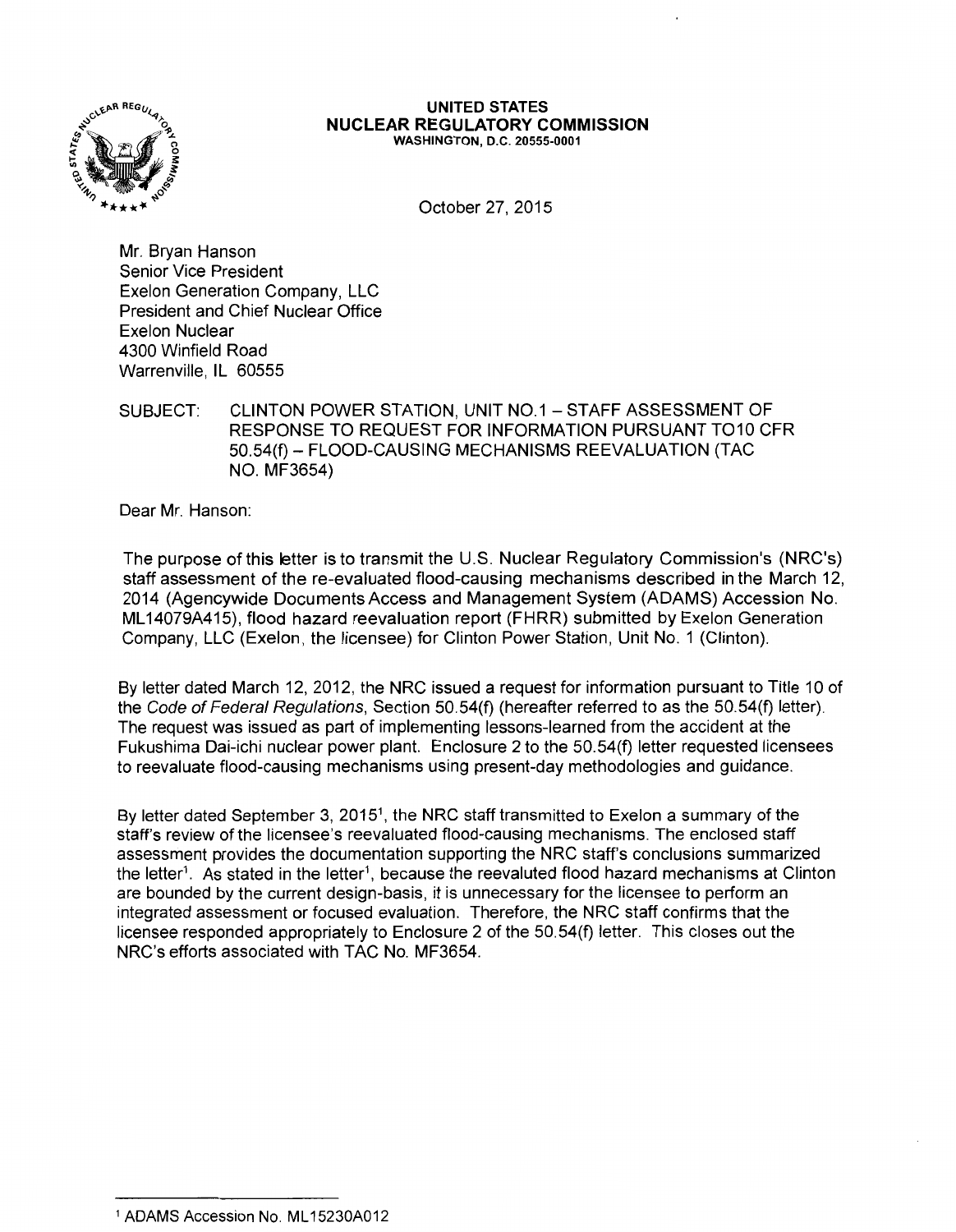B. Hanson **- 2 -** 2 -

If you have any questions, please contact me at (301) 415-6197 or e-mail at Tekia.Govan@nrc.gov.

Sincerely,

240 leur

Tekia Govan, Project Manager Hazards Management Branch Japan Lessons-Learned Division Office of Nuclear Reactor Regulation

Docket No. 50-461

Enclosure: Staff Assessment of Flood Hazard Reevaluation Report

cc w/encl: Distribution via Listserv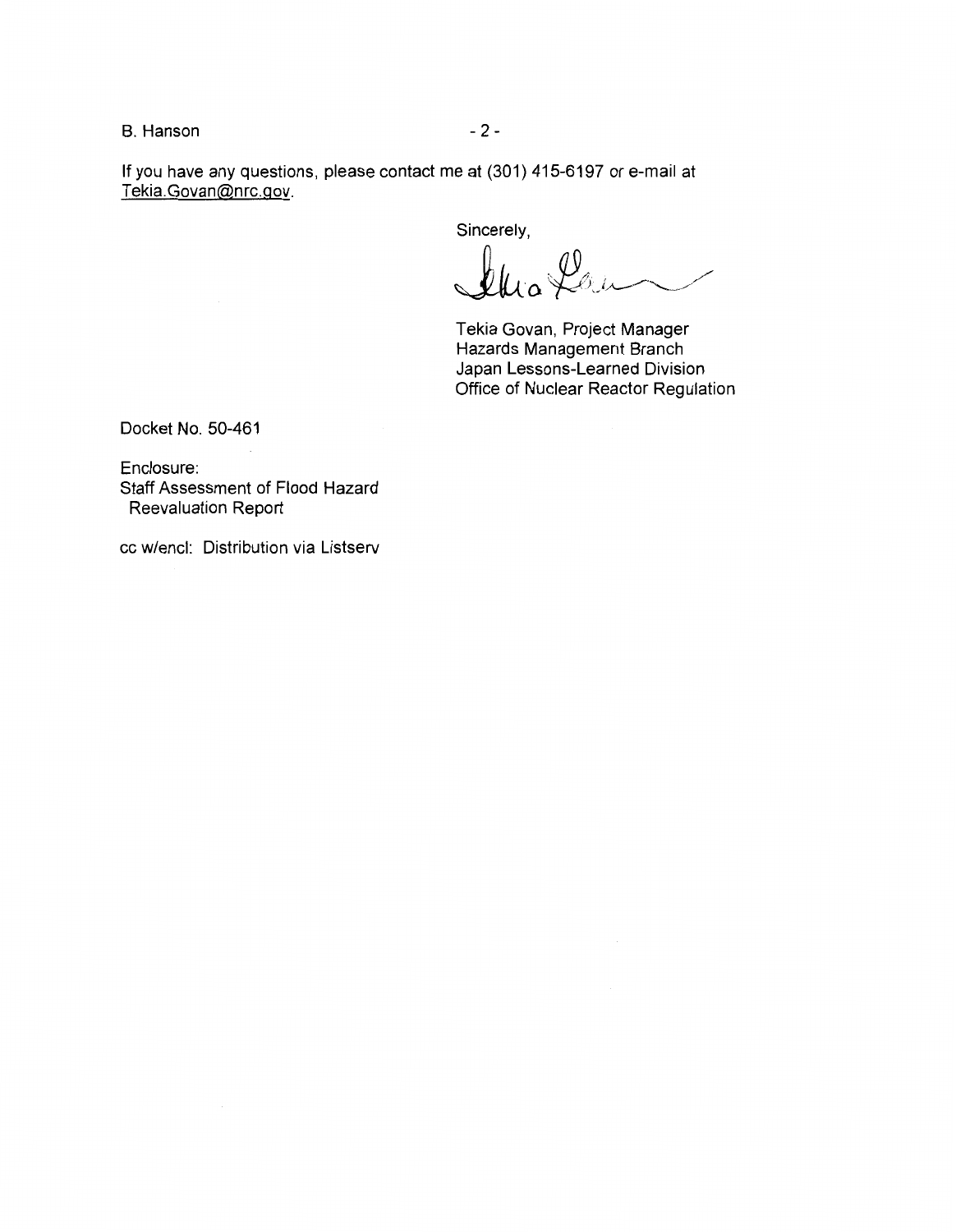# STAFF ASSESSMENT BY THE OFFICE OF NUCLEAR REACTOR REGULATION

# RELATED TO FLOODING HAZARD REEVALUATION REPORT

# NEAR-TERM TASK FORCE RECOMMENDATION 2.1

# RELATED TO THE FUKUSHIMA DAl-ICHI NUCLEAR POWER PLANT ACCIDENT

# CLINTON POWER STATION. UNIT NO. 1

# DOCKET NO. 50-461

# 1.0 INTRODUCTION

By letter dated March 12, 2012 (NRC, 2012a), the U.S. Nuclear Regulatory Commission (NRC) issued a request for information to all power reactor licensees and holders of construction permits in active or deferred status, pursuant to Title 10 of the Code of Federal Regulations (10 CFR), Section 50.54(f) "Conditions of license" (hereafter referred to as the "50.54(f) letter"). The request was issued in connection with implementing lessons-learned from the 2011 accident at the Fukushima Dai-ichi nuclear power plant as documented in the Near-Term Task Force Review of Insights from the Fukushima Dai-ichi Accident (NRC, 2011b).

Recommendation 2.1 in that document recommended that the NRC staff issue orders to all licensees to reevaluate seismic and flooding for their sites against current NRC requirements and guidance2. Subsequent Staff Requirements Memoranda associated with Commission Papers SECY-11-0124 (NRC, 2011c) and SECY-11-0137 (NRC, 2011d), directed the NRC staff to issue requests for information to licensees pursuant to 10 CFR 50.54(f).

Enclosure 2 to the 50.54(f) letter (NRC, 2012a) requested that licensees reevaluate flood hazards for their respective sites using present-day methods and regulatory guidance used by the NRC staff when reviewing applications for early site permits (ESPs) and combined licenses (COLs). The required response section of enclosure 2 specified that NRC staff would provide a prioritization plan indicating Flooding Hazard Reevaluation Report (FHRR) deadlines for each plant. On May 11, 2012, the NRC staff issued its prioritization of the FHRRs (NRC, 2012c).

If the reevaluated hazard for any flood-causing mechanisms is not "bounded" by the plant's current design-basis (COB) flood hazard, an additional assessment of plant response is necessary, as described in the 50.54(f) letter (NRC, 2012a) and COMSECY-15-0019, "Closure Plan for the Reevaluation of Flooding Hazards at Operating Nuclear Power Plants" (NRC, 2015b). The FHRR and the responses to the associated Requests for Additional Information (RAls) provide the hazard input necessary to complete this additional assessment consistent with the process outlined in COMSECY-15-0019 (NRC, 2015b) and the associated guidance that will be subsequently issued.

<sup>&</sup>lt;sup>2</sup> Issued as an enclosure to Commission Paper SECY-11-0093 (NRC, 2011a).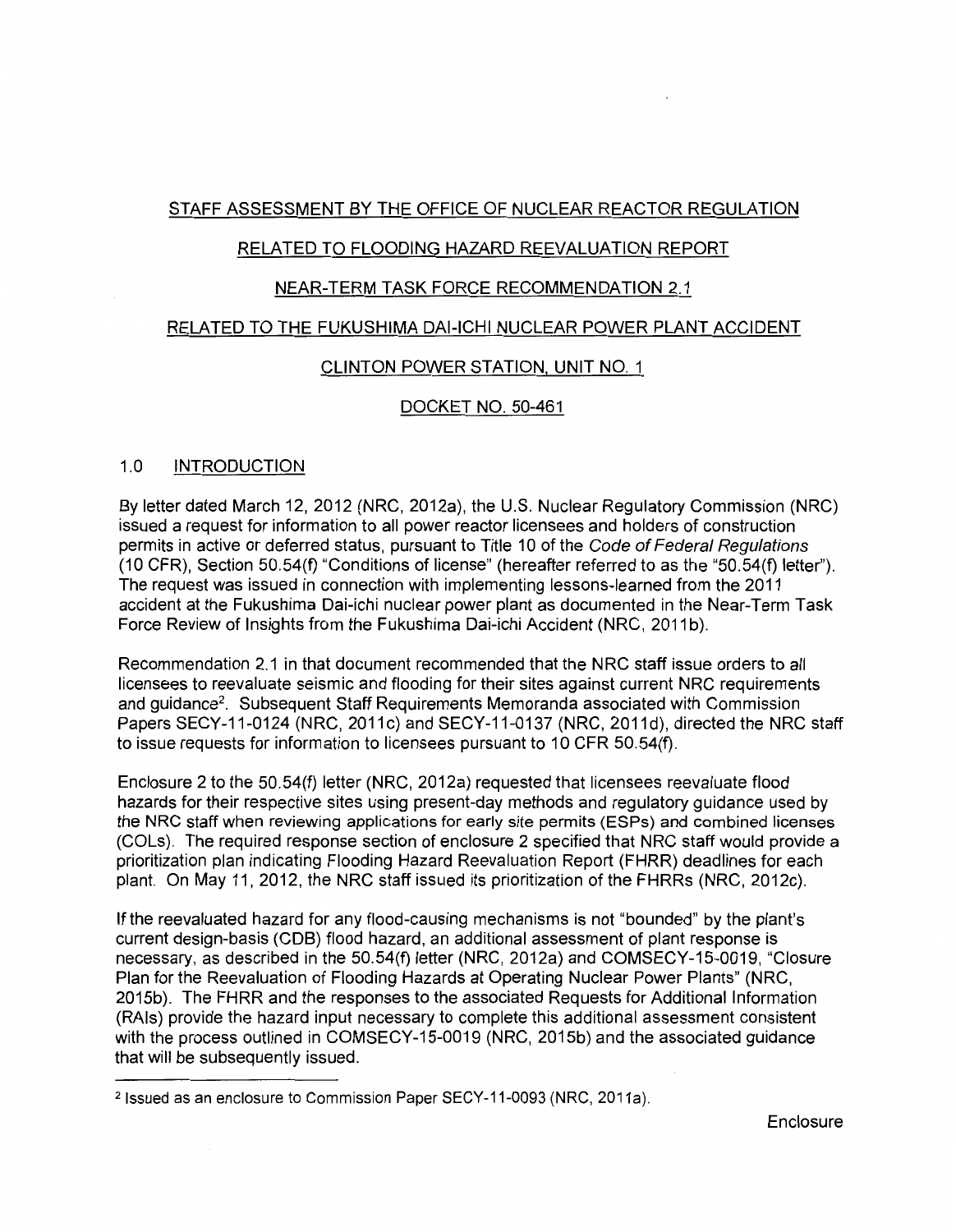By letter dated March 12, 2014 (Gaston, 2014), Exelon Generation Company, LLC (Exelon, the licensee), provided its FHRR for Clinton Power Station (Clinton), Unit No. 1 (Exelon, 2014). The NRC staff issued RAls to the licensee by emails dated June 18, 2014 (NRC, 2014a), and March 16, 2015 (NRC, 2015a). The licensee responded to the RAls by letters dated July 14, 2014 (Kaegi, 2014), and by letter dated May 5, 2015 (Kaegi, 2015). The licensee did not identify any interim actions.

On September 3, 2015, the NRC issued an Interim Staff Response (ISR) letter to the licensee NRC, 2015c). The purpose of the ISR letter is to provide flood hazard information suitable for the assessment of mitigating strategies developed in response to Order EA-12-049 (NRC, 2012b). The ISR letter also made reference to this staff assessment (SA), which documents the NRC staff's basis and conclusions. The flood hazard mechanism values presented in the letter's enclosures match the values in this SA without change or alteration. The reevaluated flood hazard results for all flood-causing mechanisms for Clinton, Unit No.1, were bounded by their respective COB flood hazard. Therefore, the NRC staff does not anticipate that the licensee will submit any additional assessment for any flood-causing mechanisms, as discussed in COMSECY-15-0019 (NRC, 2015b).

# 2.0 REGULATORY BACKGROUND

# 2.1 Applicable Regulatory Requirements

As stated above, Enclosure 2 to the 50.54(f) letter (NRC, 2012a) requested that licensees reevaluate flood hazards for their respective sites using present-day methods and regulatory guidance used by the NRC staff when reviewing applications for ESPs and COLs. This section of the SA describes present-day regulatory requirements that are applicable to the FHRR.

Section 50.34(a)(1), (a)(3), (a)(4), (b)(1), (b)(2), and (b)(4), of 10 CFR, describes the required content of the preliminary and final safety analysis reports, including a discussion of the facility site with a particular emphasis on the site evaluation factors identified in 10 CFR Part 100. The licensee should provide any pertinent information identified or developed since the submittal of the preliminary safety analysis report in the final safety analysis report.

Section 50.54(f) of 10 CFR states that a licensee shall at any time before expiration of its license, upon request of the Commission, submit written statements, signed under oath or affirmation, to enable the Commission to determine whether or not the license should be modified, suspended, or revoked.

General Design Criterion 2 in Appendix A of Part 50 states that structures, systems, and components (SSCs) important to safety at nuclear power plants must be designed to withstand the effects of natural phenomena such as earthquakes, tornados, hurricanes, floods, tsunamis, and seiches without loss of capability to perform their intended safety functions. The design bases for these SSCs are to reflect appropriate consideration of the most severe of the natural phenomena that have been historically reported for the site and surrounding area. The design bases are also to have sufficient margin to account for the limited accuracy, quantity, and period of time in which the historical data have been accumulated.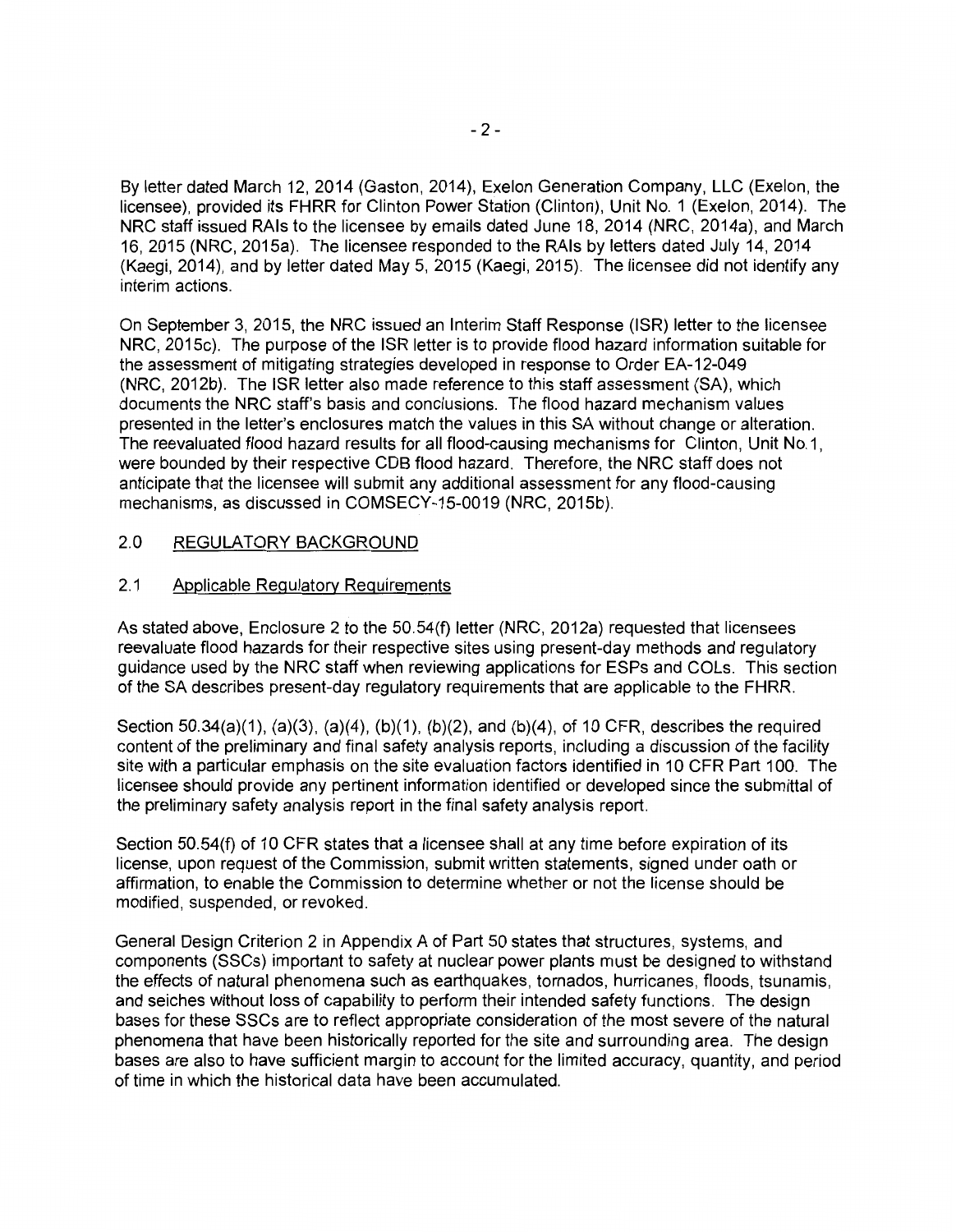Section 50.2 of 10 CFR defines the design-basis as the information that identifies the specific functions that an SSC of a facility must perform, and the specific values or ranges of values chosen for controlling parameters as reference bounds for design which each licensee is required to develop and maintain. These values may be (a) restraints derived from generally accepted "state of the art" practices for achieving functional goals, or (b) requirements derived from an analysis (based on calculation, experiments, or both) of the effects of a postulated accident for which an SSC must meet its functional goals.

Section 54.3 of 10 CFR defines the "current licensing basis" (CLB) as: "the set of NRC requirements applicable to a specific plant and a licensee's written commitments for ensuring compliance with and operation within applicable NRC requirements and the plant-specific design basis (including all modifications and additions to such commitments over the life of the license) that are docketed and in effect." This includes 10 CFR Parts 2, 19, 20, 21, 26, 30, 40, 50, 51, 52, 54, 55, 70, 72, 73, 100 and appendices thereto; orders; license conditions; exemptions; and technical specifications as well as the plant-specific design-basis information as documented in the most recent final safety analysis report. The licensee's commitments made in docketed licensing correspondence, which remain in effect, are also considered part of the CLB.

Present-day regulations for reactor site criteria (Subpart B to 10 CFR Part 100 for applications on or after January 10, 1997), state, in part, that the physical characteristics of the site must be evaluated and site parameters established such that potential threats from such physical characteristics will pose no undue risk to the type of facility proposed to be located at the site. Factors to be considered when evaluating sites include the nature and proximity of dams and other man-related hazards (10 CFR 100.20(b)) and the physical characteristics of the site, including the hydrology (10 CFR 100.21(d)).

# 2.2 Enclosure 2 to the 50.54(f) Letter

The 50.54(f) letter requests all power reactor licensees and construction permit holders reevaluate all external flooding-causing mechanisms at each site (NRC, 2012a). This includes current techniques, software, and methods used in present-day standard engineering practice.

## 2.2.1 Flood-Causing Mechanisms

Attachment 1 to Recommendation 2.1, Flooding (Enclosure 2 of the 50.54(f) letter) discusses flood-causing mechanisms for the licensee to address in the FHRR (NRC, 2012a). Table 2.2-1 lists the flood-causing mechanisms the licensee should consider, and the corresponding Standard Review Plan (SRP) (NRC, 2007) section(s) and applicable interim staff guidance (ISG) documents containing acceptance criteria and review procedures. The licensee should incorporate and report associated effects per Japan Lessons-Learned Directorate (JLD) JLD-ISG-2012-05 (NRC, 2012d) in addition to the maximum water level associated with each floodcausing mechanism.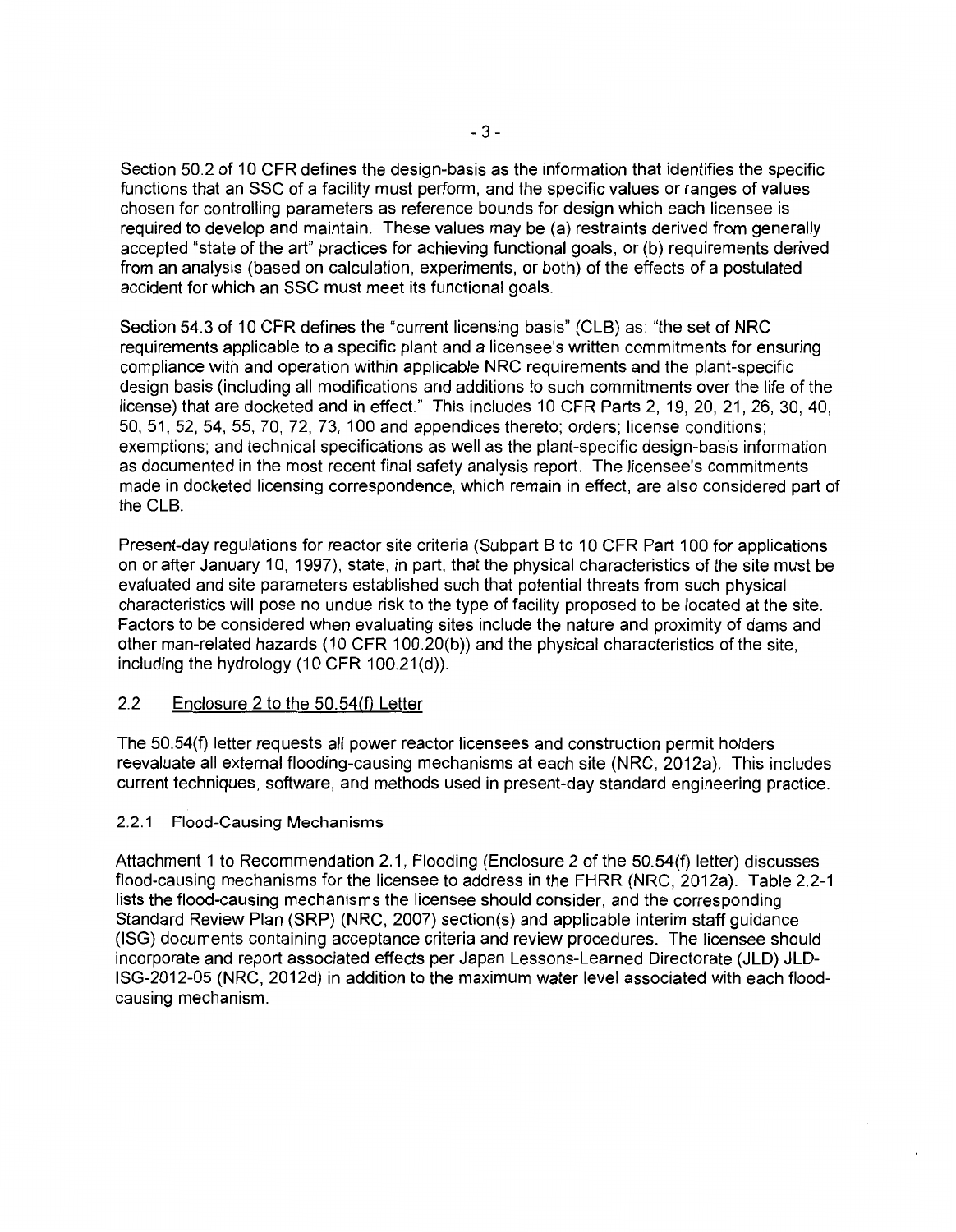#### 2.2.2 Associated Effects

In reevaluating the flood-causing mechanisms, the "flood height and associated effects" should be considered. The ISG for performing the Integrated Assessment for external flooding, JLD-ISG-2012-05 (NRC, 2012d), defines "flood height and associated effects" as the maximum stillwater surface elevation plus:

- wind waves and run-up effects
- hydrodynamic loading, including debris
- effects caused by sediment deposition and erosion
- concurrent site conditions, including adverse weather conditions
- groundwater ingress
- other pertinent factors

## 2.2.3 Combined Effects Flood

The worst flooding at a site that may result from a reasonable combination of individual flooding mechanisms is sometimes referred to as a "Combined Effects Flood." Even if some or all of these individual flood-causing mechanisms are less severe than their worst-case occurrence, their combination may still exceed the most severe flooding effects from the worst-case occurrence of any single mechanism described in the 50.54(f) letter (See SRP Section 2.4.2, Areas of Review (NRC, 2007)). Attachment 1 of the 50.54(f) letter describes the "Combined Effect Flood"<sup>3</sup>as defined in American National Standards Institute/American Nuclear Society (ANSI/ANS) 2.8-1992 (ANSI/ANS, 1992) as follows:

For flood hazard associated with combined events, American Nuclear Society (ANS) 2. 8-1992 provides guidance for combination of flood causing mechanisms for flood hazard at nuclear power reactor sites. In addition to those listed in the ANS guidance, additional plausible combined events should be considered on a site specific basis and should be based on the impacts of other flood causing mechanisms and the location of the site.

If two less severe mechanisms are plausibly combined per ANSl/ANS-2.8-1992 (ANSI/ANS, 1992), then the NRC staff will document and report the result as part of one of the hazard sections. An example of a situation where this may occur is flooding at a riverine site located where the river enters the ocean. For this site, storm surge and river flooding should be plausibly combined.

## 2.2.4 Flood Event Duration

Flood event duration was defined in the ISG for the Integrated Assessment for external flooding, JLD-ISG-2012-05 (NRC, 2012d), as the length of time during which the flood event affects the site. It begins when conditions are met for entry into a flood procedure, or with notification of an impending flood (e.g., a flood forecast or notification of dam failure), and includes preparation for the flood. It continues during the period of inundation, and ends when water recedes from

<sup>&</sup>lt;sup>3</sup> For the purposes of this SA, the terms "combined effects" and "combined events" are synonyms.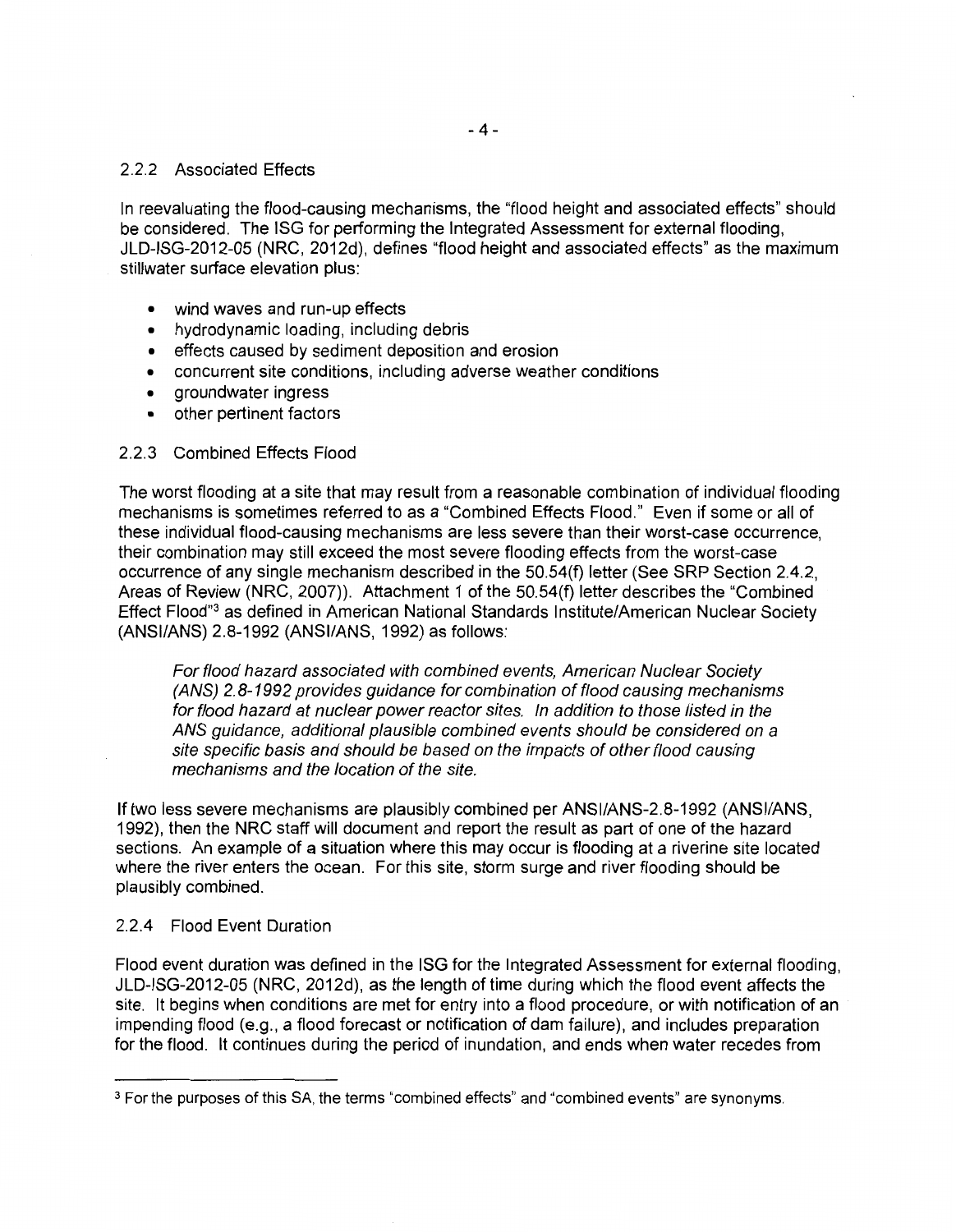the site and the plant reaches a safe and stable state that can be maintained indefinitely. Figure 2.2-1 illustrates flood event duration.

2.2.5 Actions Following the FHRR

For the sites where the reevaluated flood hazard is not bounded by the COB flood hazard for any flood-causing mechanisms, the 50.54(f) letter (NRC, 2012a) requests licensees and construction permit holders to:

- Submit an Interim Action Plan with the FHRR documenting actions planned or already taken to address the reevaluated hazard
- Perform an Integrated Assessment subsequent to the FHRR to: (a) evaluate the effectiveness of the COB (i.e., flood protection and mitigation systems); (b) identify plantspecific vulnerabilities; and (c) assess the effectiveness of existing or planned systems and procedures for protecting against and mitigating consequences of flooding for the flood event duration

If the reevaluated flood hazard is bounded by the COB flood hazard for all flood-causing mechanisms at the site, licensees are not required to perform an Integrated Assessment (NRC, 2012a).

COMSECY-15-0019 (NRC, 2015b) outlines a revised process for addressing cases in which the reevaluated flood hazard is not bounded by the plant's COB. The revised process describes an approach in which licensees with local intense precipitation (LIP) hazards exceeding their COB flood will not be required to complete an Integrated Assessment. These licensees will instead assess the impact of the LIP hazard on their sites and then evaluate and implement any necessary programmatic, procedural or plant modifications to address this hazard exceedance. In addition, for all mechanisms exceeding the CDB, licensees can assess the impact of the reevaluated hazard on their sites and confirm the capability of existing or proposed flood protection to address the hazard exceedance in lieu of performing a revised Integrated Assessment. Sites with flooding hazards other than LIP exceeding the design-basis flood and where the exceedance could not be addressed through existing or proposed flood protection will proceed to performing a revised Integrated Assessment.

## 3.0 TECHNICAL EVALUATION

The NRC staff reviewed the information provided for the flood hazard reevaluation of Clinton, Unit No. 1. The licensee conducted the hazard reevaluation using present-day methodologies and regulatory guidance used by the NRC staff in connection with ESP and COL reviews.

The NRC staff requested additional information from the licensee to supplement the FHRR and the licensee responded by letters dated July 14, 2014 (Kaegi, 2014), and May 5, 2015 (Kaegi, 2015). To provide additional information in support of the summaries and conclusions in the Clinton, Unit No. 1 FHRR, the licensee made several calculation packages available to the NRC staff via an electronic reading room. When the NRC staff relied directly on any of these calculation packages in its review, they or portions thereof were docketed. Certain other calculation packages were found only to expand upon and clarify the information provided on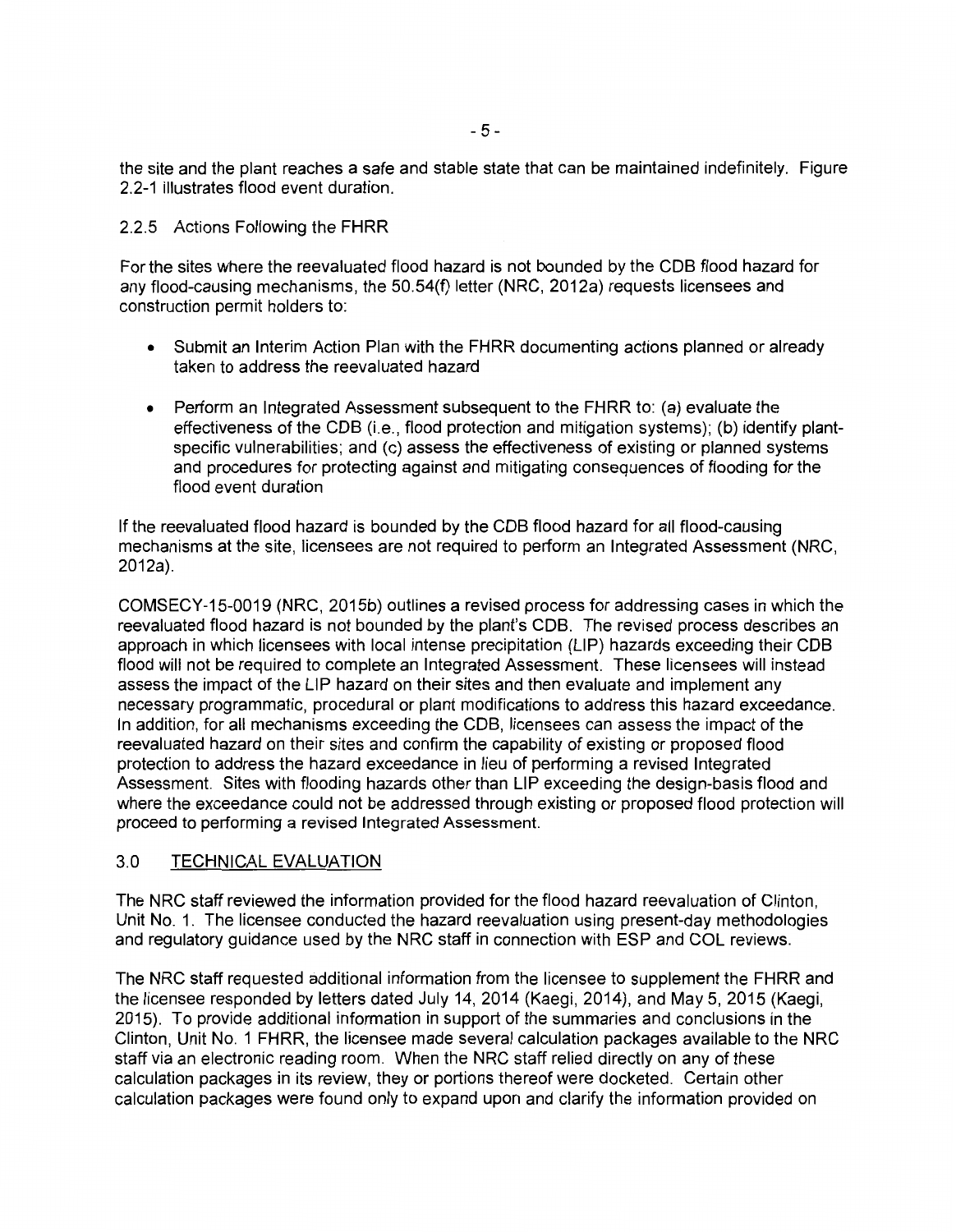the docket, and so are not docketed or cited. The NRC staff's review and evaluation is provided below.

#### 3.1 Site Information

The 50.54(f) letter (NRC, 2012a) included the SSCs important to safety (e.g. the Ultimate Heat Sink), in the scope of the hazard reevaluation, specifically enclosure 2 of the 50.54(f) letter describes site information to be contained in the FHRR. The licensee included this pertinent data concerning the SSCs in the FHRR (Exelon, 2014). The NRC staff reviewed and summarized this information in the sections below.

## 3.1.1 Detailed Site Information

The Clinton FHRR, described the site specific information related to the flood hazard reevaluation. All elevations in this SA are given with respect to the National Geodetic Vertical Datum 1929 (NGVD29). The FHRR references the mean sea level datum, which the licensee determined is the same as the NGVD29 datum. The following is a summary of the site specific information.

The Clinton site is located 6 miles (mi; 9.6 kilometers (km)) east of the city of Clinton (DeWitt County) in central Illinois. The site includes a cooling pond (Clinton Lake), which was formed by constructing an earth dam (Clinton Dam) across Salt Creek (Figure 3.1-1). The dam is approximately 1,200 feet (ft; 366 meters (m)) downstream from the confluence of Salt Creek with North Fork, and 3,300 ft (1,000 m) upstream from Illinois State Route 10. The Salt Creek and North Fork fingers of the U-shaped lake extend 14 mi and 8 mi (22.5 km and 12.9 km), respectively, upstream from the dam. The drainage area of the lake is 296 square miles (mi<sup>2</sup>; 767 square kilometers (km<sup>2</sup>)). The surface area of the lake is 7.65 mi<sup>2</sup> (20 km<sup>2</sup>)) and the storage capacity is 74,200 acre-feet (91.5 million cubic meters) at a normal pool elevation of 690.0 ft (210.3 m) NGVD29. Clinton is located between the two fingers of the lake with a power block elevation (site grade) of 736.0 ft (224.3 m) and plant floor elevation of 737.0 ft (224.6 m) NGVD29 (Exelon, 2014) (Figure 3.1-2). Table 3.1-1 provides the summary of controlling reevaluated flood-causing mechanisms, including associated effects, the licensee computed to be higher than the powerblock elevation.

## 3.1.2 Design-Basis Flood Hazards

In its FHRR, the licensee discussed the COB flood hazards for Clinton, which includes LIP, riverine flooding, upstream dam failure, probable maximum flooding (PMF) of cooling pond (wind-induced surge), and ice-induced flooding. The COB flood elevations for LIP is 736.8 ft (224.6 m) NGVD29, and for PMF on the cooling pond is 713.8 ft (217.6 m) NGVD29. Riverine flooding, upstream dam failure, and ice-induced flooding were evaluated and determined to produce floods below the site grade of 736.0 ft (224.3 m) NGVD29 (Exelon, 2014), however detailed flood elevations were not provided in the design-basis. The COB flood levels are summarized by flood-causing mechanism in Table 3.1-2.

## 3.1.3 Flood-Related Changes to the Licensing Basis

The licensee stated in its FHRR, that there are no flood related changes to the CLB.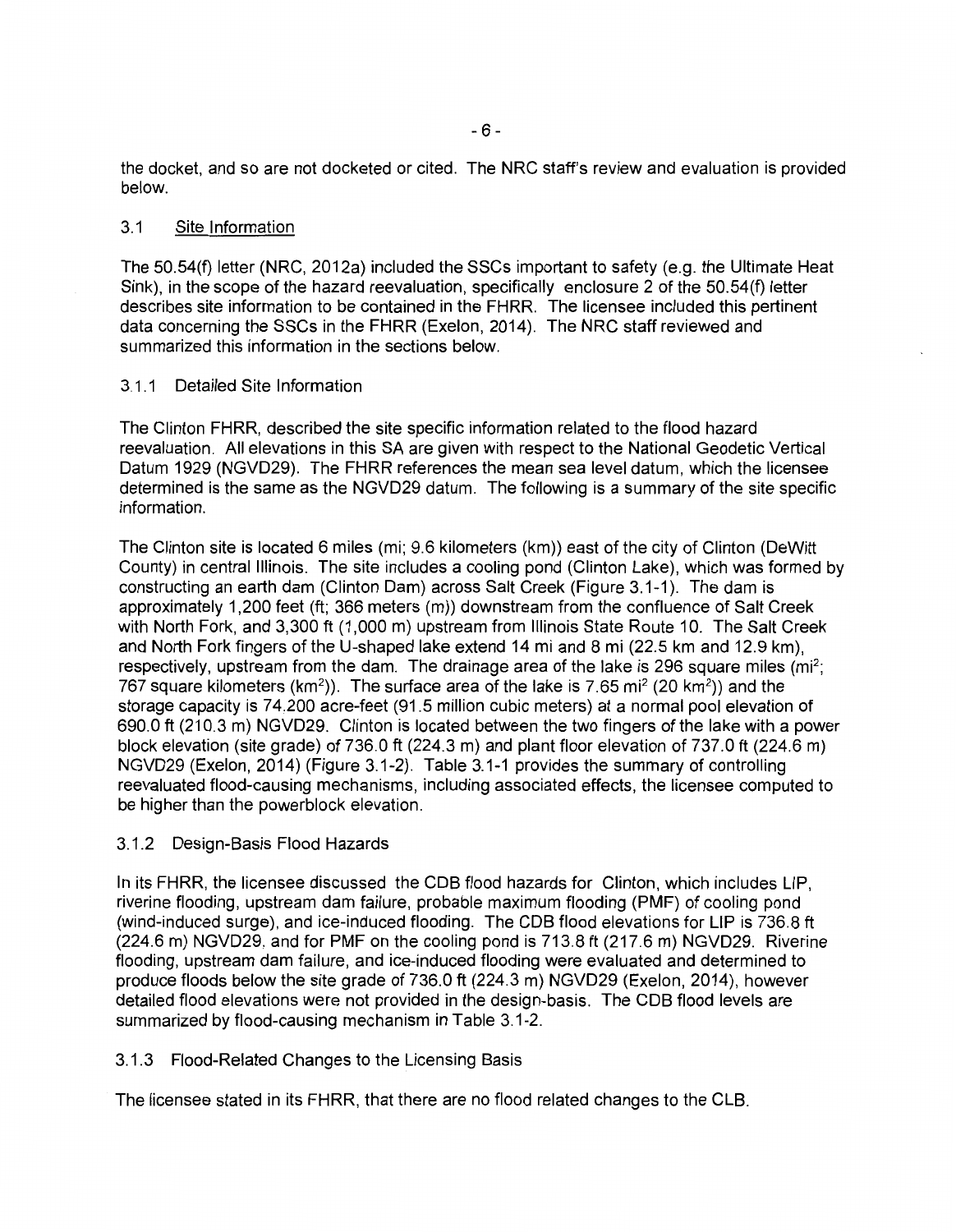# 3.1.4 Changes to the Watershed and Local Area

In its FHRR, the licensee discussed two watershed changes that could impact the flooding at the site. First, the licensee identified and analyzed four dams in the upstream watershed that were not analyzed under the COB, which is described in more detail in section 3.3 of this SA. Second, the licensee reviewed aerial imagery and noted commercial development upstream of the site. The licensee analyzed the effect of the commercial development on riverine flooding, which is described in more detail in section 3.3. of this SA.

# 3.1.5 CLB Flood Protection and Pertinent Flood Mitigation Features

In its FHRR, the licensee stated that the Clinton site is a "dry site", meaning only the LIP flooding exceeds site grade. The COB LIP flood elevation is 736.8 ft (224.6 m) NGVD29, which is below the station first floor elevation of 737.0 ft (224.6 m) NGVD29. The COB provides flood protection of the circulating water screen house up to an elevation of 714.0 ft (217.6 m) NGVD29, which would protect the screen house from the COB flood of 713.8 ft (217.6 m) NGVD29. The flood protection measures at the screen house include water stops, penetration seals, and watertight doors. The licensee stated that periodic inspections are performed during flood events through a roof hatch on the screen house.

# 3.1.6 Additional Site Details to Assess the Flood Hazard

The licensee submitted other site details, as either part of its FHRR submittal or in response to RAls. These included electronic topographic information as an enclosure to the FHRR (Exelon, 2014) and electronic versions of hydrologic and hydraulic computer models (Kaegi, 2014).

# 3.1.7 Plant Walkdown Activities

The 50.54(f) letter<sup>4</sup> (NRC, 2012a) requested that licensees plan and perform plant walkdown activities to verify that current flood protection systems are available, functional, and implementable. Other parts of the 50.54(f) letter<sup>5</sup> asked the licensee to report any relevant information from the results of the plant walkdown activities (NRC, 2012a). By letter dated November 27, 2012 (Kaegi, 2012), Exelon, provided the flood Walkdown Report for the Clinton site (Exelon, 2012). The Walkdown Report was supplemented by letter, including RAI responses, dated June 19, 2013 (Kaegi, 2013).

The NRC staff issued an SA on June 26, 2014 (NRC, 2014b), which documented its review of the Walkdown Report and concluded that the licensee's implementation of the flooding walkdown methodology met the intent of the walkdown guidance.

<sup>4</sup>Enclosure 4, Requested Actions, Item 1 and Enclosure 4, Requested Information, Item 2.

<sup>5</sup>Enclosure 2, Requested Information, Items 1.a.vi and 1.c; Enclosure 2, Attachment 1, Steps 1 and 6; Enclosure 4, Requested Actions, Item 5; Enclosure 4, Requested Information, Items 1.c and 2; and Enclosure 4, Required Response, Item 2.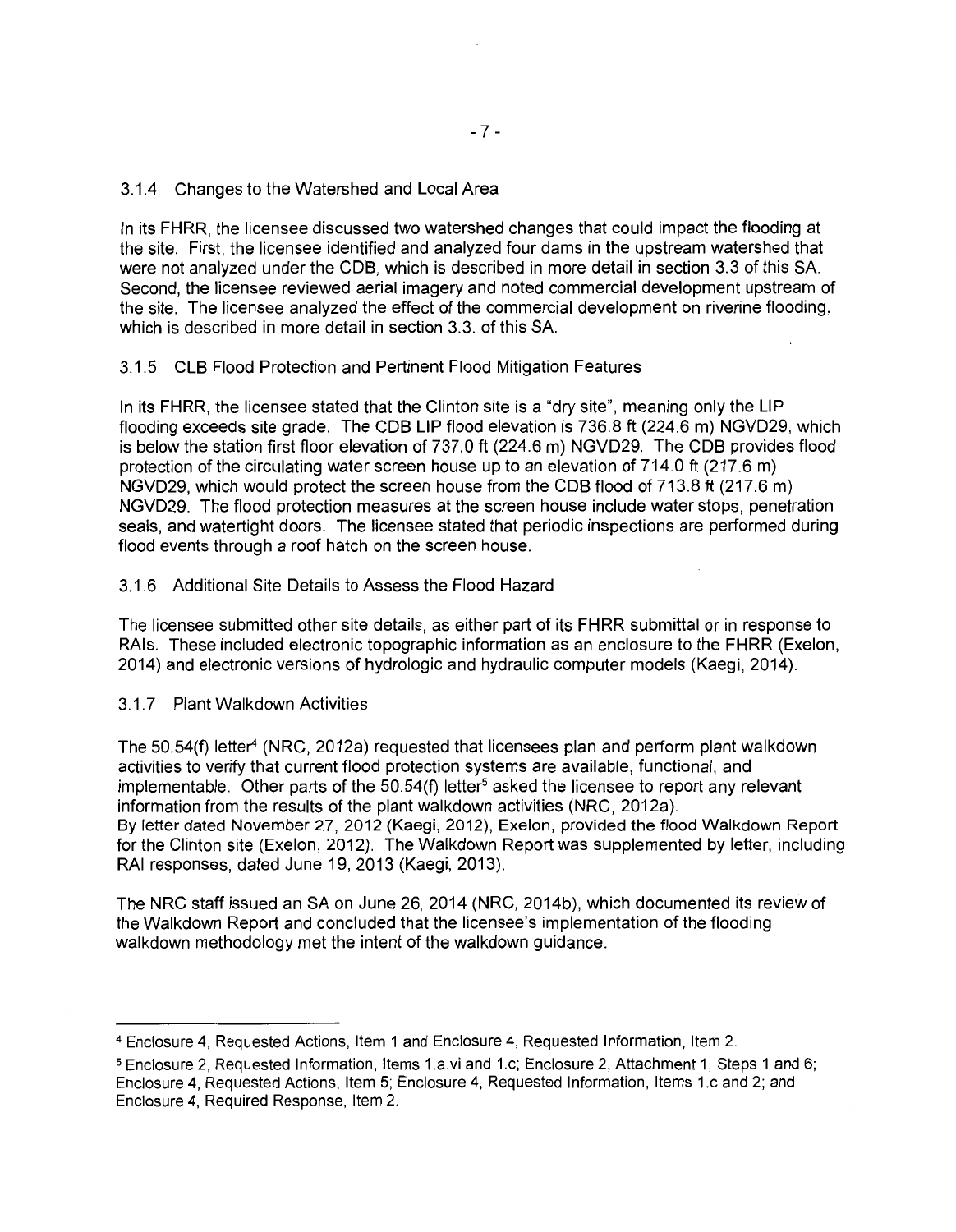#### 3.2 LIP and Associated Site Drainage

The licensee started in its FHRR,, that the reevaluated flood hazard, including associated effects, for LIP and associated site drainage is water-surface elevation of 736.8 ft (224.6 m) NGVD29. This flood-causing mechanism is discussed in the licensee's COB. The COB probable maximum flood elevation for LIP and associated site drainage is based on a stillwatersurface elevation of 736.8 ft (224.6 m) NGVD29.

The licensee's analysis used a two-dimensional (20) hydrodynamic model, FL0-20, Build 2009.006 (FL0-20, 2009), with the following parameters:

- the 1-hour (h) probable maximum precipitation (PMP) event;
- Site topography including grading, drainage divides, buildings, and other site drainage features;
- Manning's Roughness Coefficients (Manning's n-values) to characterize the land cover of the site.

In response to the NRC RAI (NRC, 2014a), the licensee submitted the FL0-20 model inputs and outputs (Kaegi, 2014). The FL0-20 model uses a grid input to represent the site topography. The licensee performed a sensitivity analysis of the grid size which optimized the grid spacing to reduce computing time without sacrificing precision and a grid size of 10-ft (3-m) by 10-ft (3-m) spacing was selected. The NRC staff performed sensitivity testing of the parameters and examined licensee's sensitivity of grid sizing. The NRC staff reviewed publically available aerial photography to verify that the licensee incorporated site features (e.g. buildings, observable drainage) appropriately. The NRC staff considers the parameters and grid size appropriate based on the sensitivity tests and examinations.

The licensee's analysis developed the 1-h, 1- mi2 PMP event distribution using Hydrometerological Reports (HMRs) 51 and 52 (National Oceanic and Atmospheric Administration (NOAA), 1978 and 1982). The licensee stated that the LIP event is defined by NUREG/CR-7046 (NRC, 2011e) as the 1-h, 1-mi2 PMP event. The licensee extrapolated from the PMP depth contour map provided in HMR 52. The licensee developed the distribution of the 1-h PMP from the 5-, 15-, 30- and 60-minute time intervals from HMR 52. The licensee computed a cumulative depth of the 1-h, 1- mi2 PMP of 17. 97 inches (45.28 centimeters). The NRC staff verified the HMR 51 and HMR 52 computations based on the location of the Clinton site, and concluded the PMP depths are appropriate.

Based on the NRC staff's reviews of FHRRs to date, the staff observed that, when using transient rainfall runoff models, PMP events having longer than 1-h durations may result in higher LIP flood elevations and longer periods of inundation than the 1-h event. The NRC staff also noted that LIP events deriving from PMPs having relatively short durations may result in limiting warning time and may likewise result in a consequential LIP flood elevation (e.g., flood elevations above the openings to plant structures).

The NRC staff requested in an RAI that the licensee evaluate the plant response time considering a range of precipitation durations associated with the LIP flood hazard (e.g., 1-, 6-, 12-, 24-, 48-, 72-h PMPs) (NRC, 2015a); the licensee responded to the RAI by letter dated May 5, 2015 (Kaegi, 2015). The licensee determined that the 1-h duration precipitation event results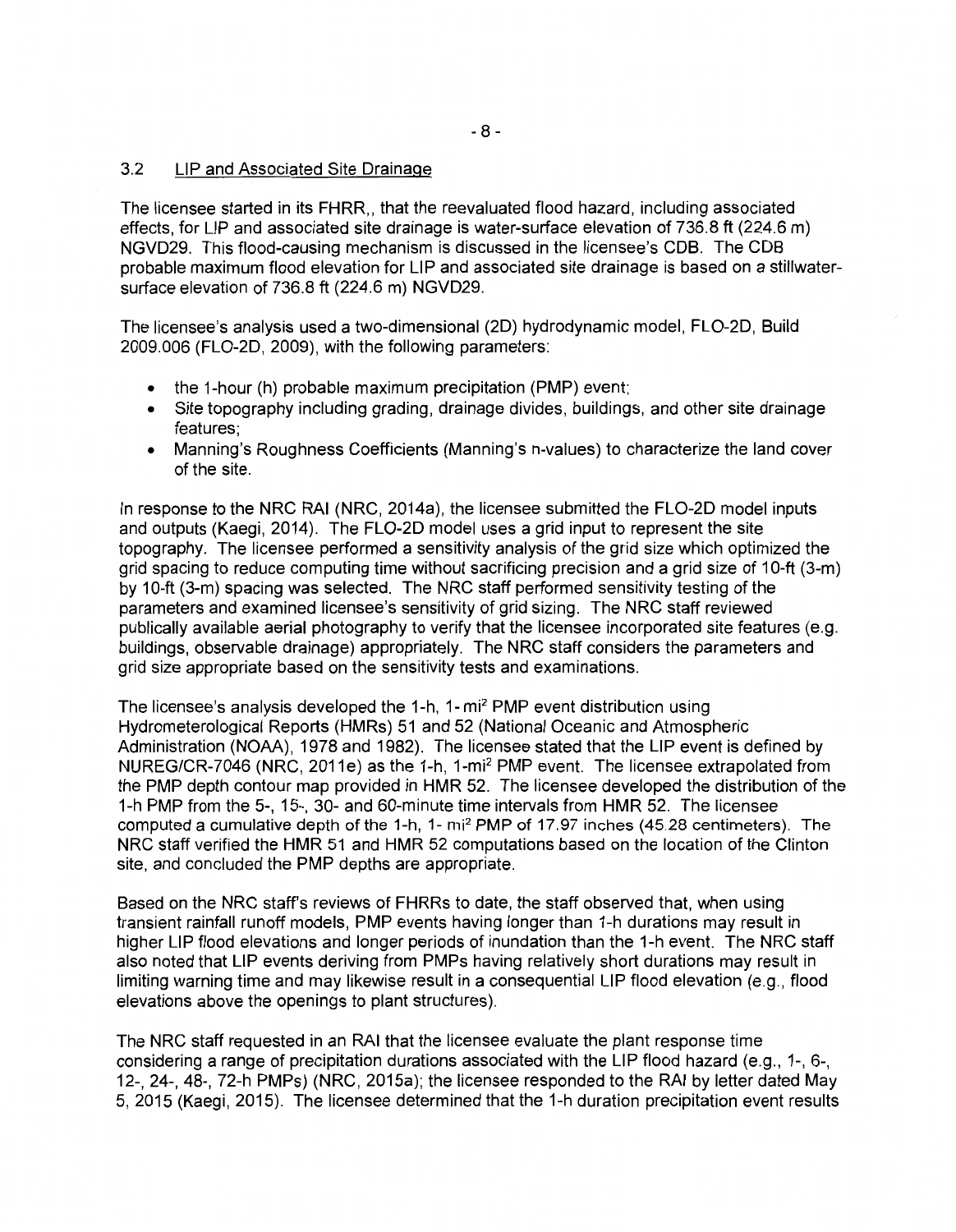in the highest LIP flood elevation. The licensee also stated that warning time and flood duration are not an issue due to the permanent/passive flood protection features used for LIP. The NRC staff reviewed the licensee's response, and concurred that the 1-h flood elevation is the most conservative, and that permanent/passive features make warning time a non-issue.

The NRC staff confirmed the licensee's conclusion that the reevaluated flood hazard for LIP and associated site drainage is bounded by the COB flood hazard. Therefore, the NRC staff does not expect that the licensee will submit a focused evaluation or a revised integrated assessment consistent with the process and guidance discussed in COMSECY-15-0019 (NRC, 2015b).

# 3.3 Streams and Rivers

The licensee stated in its FHRR, that the reevaluated flood hazard, including associated effects, for streams and rivers is based on a stillwater-surface elevation of 708.0 ft (215.8 m) NGVD29. This flood-causing mechanism is discussed in the licensee's COB, however in a limited scope. The license stated this mechanism is bounded by the probable maximum surge on the cooling pond (Clinton Lake).

The licensee described an error/uncertainty in Section 3.9 of its FHRR, but stated that existing conservatism in the riverine PMF calculation are sufficient to bound uncertainties in the inputs. The NRC staff reviewed the uncertainties and compared the values to the riverine flooding elevations versus site grade. The NRC staff concluded that the uncertainties would not cause the flooding to exceed site grade. Therefore, the NRC staff concurred with the licensee's analysis.

The licensee used the following software in the riverine flooding analysis. The NRC staff considers all three of them to be suitable software packages for such analyses.

- U.S. Army Corps of Engineers (USAGE) Hydrologic Engineering Center (HEC)- Hydrologic Modeling System (HMS) (USAGE, 2010b) was the primary software used to analyze riverine flooding.
- USACE HEC-River Analysis System (RAS) (USACE, 2010a) was used to estimate the backwater elevation rise between the Clinton site and the Clinton Dam.
- Wind-wave height and wave runup were analyzed using Coastal Engineering and Design Analysis System-Automated Coastal Engineering System Version 4.03, distributed by Veri-Tech, Inc., as authorized by USAGE (Veri-Tech, 2006).

The NRC staff reviewed the 2006 Safety Evaluation Report (SER) for the Exelon site ESP application, as documented in NUREG-1844 (NRC, 2006). The Exelon ESP site is adjacent to Clinton, Unit No. 1. The grade of the Exelon ESP site was 735.0 ft (224.0 m) NGVD29 (NRC, 2006). In its FHRR, the licensee provided building grade floors for all Clinton, Unit No.1 safetyrelated buildings (except the Circulating Water Screen House) of 737.0 ft (224.6 m) NGVD29. Water-surface elevations at structures other than the nuclear island were not within the scope of the NRC staff's review of the FHRR discussed herein. In the Exelon ESP SER (NRC, 2006), the NRC staff determined that the grade of the ESP site was above the elevation attained by the PMF (with coincident wind waves). In the Exelon ESP SER, the NRC staff independently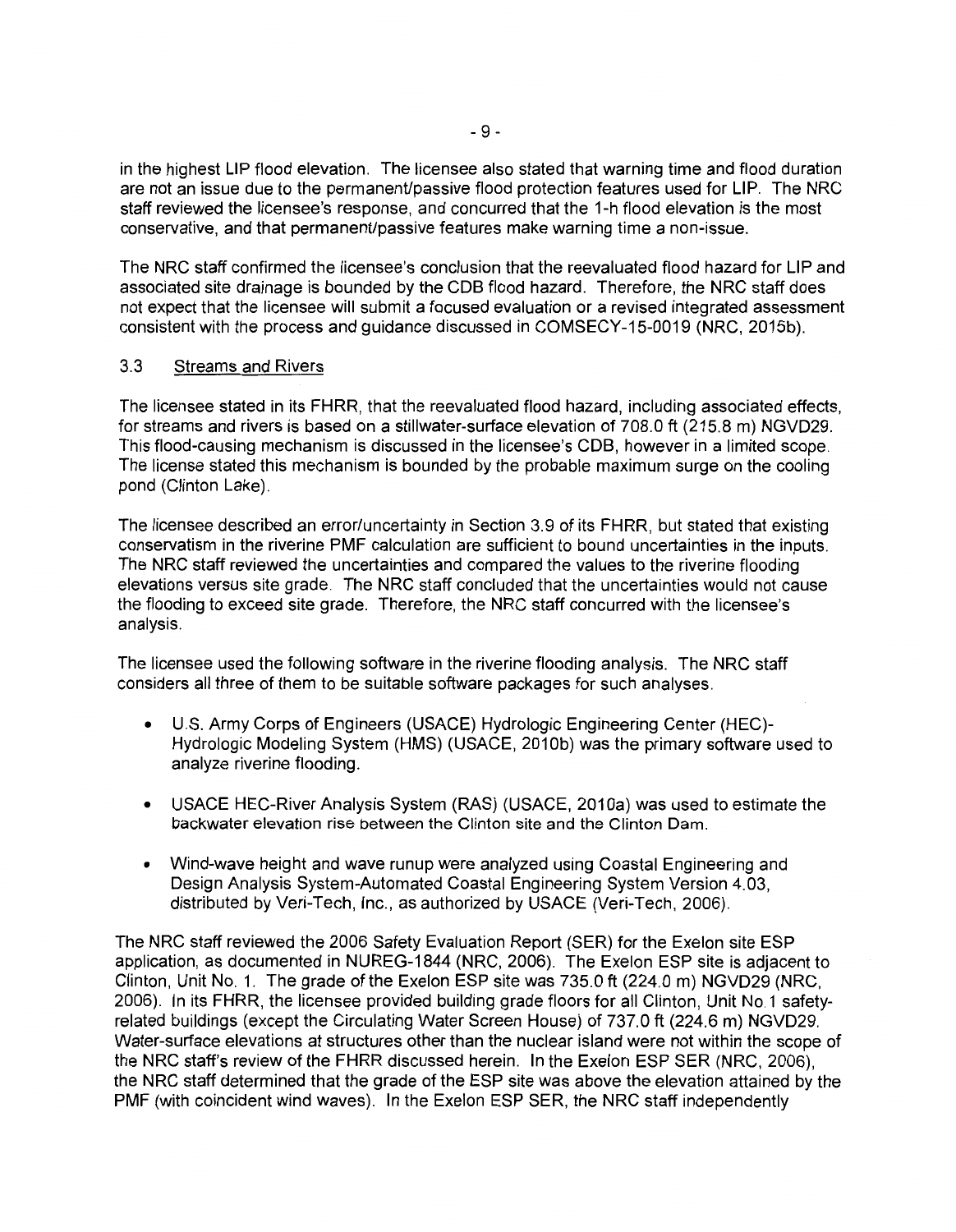evaluated PMF water-surface elevations using a variety of assumptions. Even using implausible conservative assumptions (e.g., no time delay between precipitation landing on the watershed and entering the lake, no infiltration losses), the NRC staff was unable to estimate a water-surface elevation in excess of 712.2 ft (217.1 m) NGVD29. While NUREG/CR-7046 (NRC, 2011e) was not published at the time of the Exelon ESP SER analysis, HMRs 51 and 52 (NOAA, 1978, 1982) were used as the basis of the NRC staff's review.

In accordance with guidance in ANSl/ANS-2.8-1992 (ANSI/ANS, 1992) (explicitly incorporated in Regulatory Guide 1.59) and in NUREG/CR-7046 (NRC, 2011e), the licensee considered three alternative river and stream flooding events. The licensee determined that the all-season PMP with no snowmelt runoff produces the greatest runoff (Exelon, 2014). In its FHRR, the licensee estimated the all-season PMP following the standard methods described in HMR 51 and HMR 52. The NRC staff reviewed the analyses of the runoff-generating events and determined that they were performed consistent with guidance and current standard practice. The NRC staff agreed with the licensee's determination that the all-season PMP with no snow melt produces the maximum runoff.

In its FHRR, the licensee analyzed the hydrologic routing for the runoff using the HEC-HMS software. The Clinton Dam service spillway and auxiliary spillway were the downstream controls of the level-pool analysis using HEC-HMS (Exelon, 2014). The licensee relied on information from the Illinois Institute of Natural Resources to develop preliminary synthetic unit hydrographs (Singh, 1981), which the NRC staff reviewed and found acceptable. These initial unit hydrographs were calibrated using observed records and then modified per NUREG/CR-7046 for nonlinear hydrologic responses for events significantly larger than the calibration events (e.g., PMP). The FHRR states that the maximum level-pool elevation was 707.9 ft (215.8 m) NGVD29. The NRC staff reviewed the HEC-HMS analyses and determined that they were consistent with current guidance.

Because the hydrologic routing was done with a level-pool assumption for Clinton Lake, the licensee performed a backwater calculation with HEC-RAS to estimate the increase in the water-surface elevation between the dam and the Clinton Unit 1 location (Exelon, 2014). Cross sections of segments of Salt Creek, Salt Creek upstream of Clinton Dam, and Salt Creek downstream of Clinton Dam were derived from digital data and simulated using the results of the prior HEC-HMS analysis. In its FHRR, the licensee stated that the backwater increase was 0.1 ft (0.03 m). Combined with the level-pool elevation from the HEC-HMS analysis, the maximum stillwater elevation was 708.0 ft (215.8 m) NGVD29 at the Clinton site. In its FHRR, the licensee discussed the wind waves and wave runup in Section 3.5, Combined Events. The NRC staff reviewed the assumptions and methods used and determined they were consistent with current guidance.

The NRC staff confirmed the licensee's conclusion that the reevaluated hazard for flooding from streams and rivers is bounded by the COB flood hazard. Therefore, the NRC staff does not expect that the licensee will submit a focused evaluation or a revised integrated assessment consistent with the process and guidance discussed in COMSECY-15-0019 (NRC, 2015b).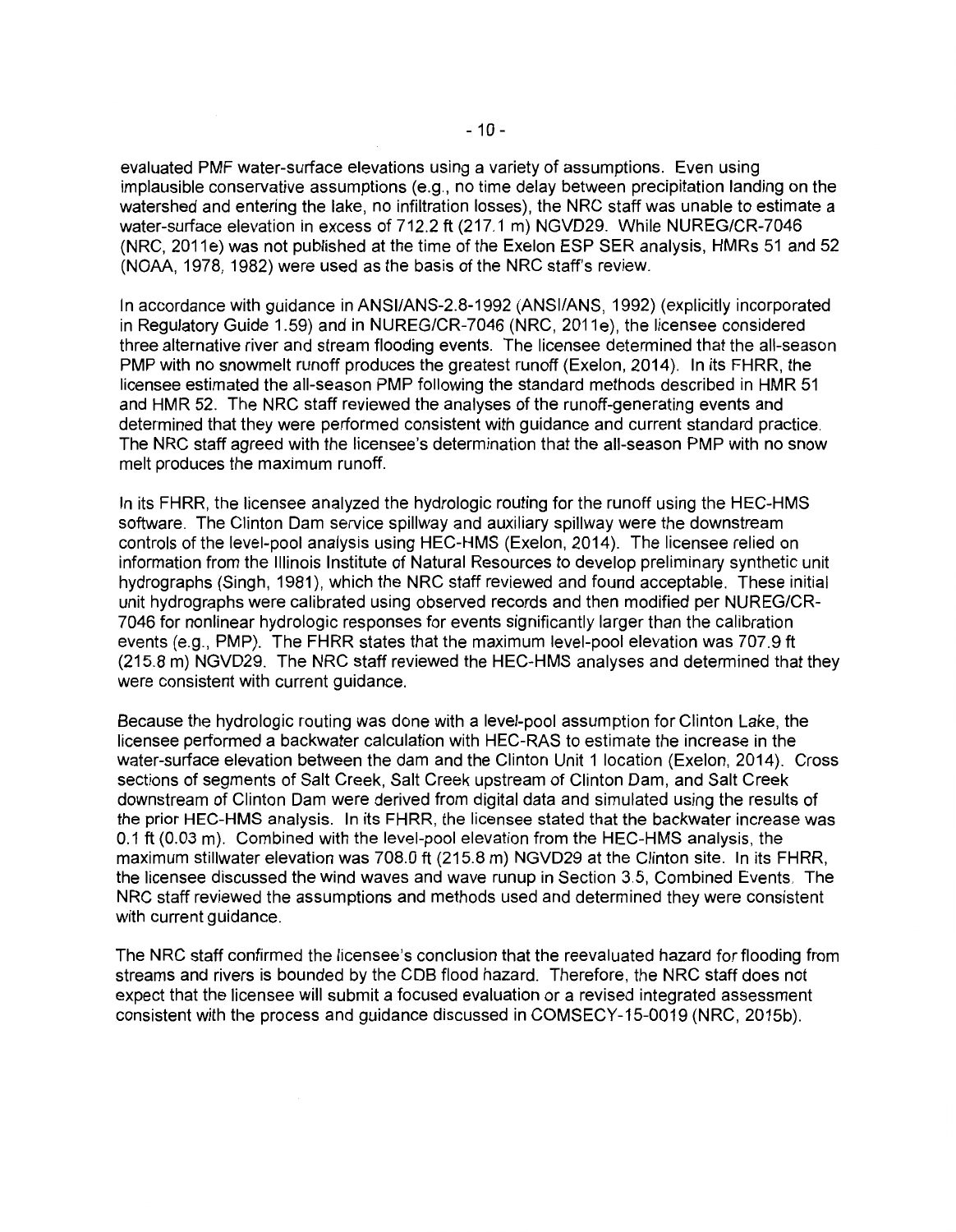# 3.4 Failure of Dams and Onsite Water Control/Storage Structures

The licensee reported in its FHRR, that the reevaluated flood hazard, including associated effects, for failure of dams and onsite water control or storage structures results in a stillwatersurface elevation of 708.5 ft (216 m) NGVD29, including wind waves and runup results in an elevation of 710.9 ft (216.7 m) NGVD29. This flood-causing mechanism is discussed in the licensee's COB. The COB states that no upstream dams exist, therefore no flood hazard exist from any upstream dam failure.

In accordance with JLD-ISG-2013-01 (NRC, 2013b), the licensee applied the Volume Method (complete and instantaneous displacement of the combined volumes of the upstream reservoirs) to compute the rise in Clinton Lake due to failure of upstream dams within the Clinton Lake drainage area. The licensee conservatively assumed the area of Clinton Lake remains constant above 708.0 ft (215.8 m) NGVD29 and estimated a 0.5 ft (0.15 m) rise using the Volume Method (Exelon, 2014).

The NRC staff reviewed the Clinton SER for the Exelon ESP application, as documented in NUREG-1844 (NRC, 2006). In the Exelon ESP SER, the NRC staff determined that the grade of the ESP site is well above the elevation attained by the PMF combined with complete and instantaneous displacement of the combined volumes of the upstream reservoirs into Clinton Lake. In the Exelon ESP SER, the NRC staff independently estimated a 3.1 ft (0.94 m) rise. The differences in the assumed upstream reservoir volumes between the Exelon ESP SER and the FHRR were insignificant. The discrepancy is the result of the fact that in the Exelon ESP SER the NRC staff assumed a base elevation of 690 ft (210.3 m) (NRC, 2006), whereas in the reevaluation the licensee assumed a base elevation of 708.0 ft (215.8 m) (consistent with the PMF) (Exelon, 2014). The higher base elevation resulted in a larger surface area and hence a smaller rise. The NRC staff concluded that the licensee's dam failure flood reevaluation was performed consistent with present-day guidance and methodology.

The NRC staff confirmed the licensee's conclusion that the reevaluated flood hazard for failure of dams and onsite water control or storage structures is bounded by the COB flood hazard. Therefore, the NRC staff does not expect that the licensee will submit a focused evaluation or a revised integrated assessment consistent with the process and guidance discussed in COMSECY-15-0019 (NRC, 2015b).

## 3.5 Cooling Pond Surge

The licensee reported in its FHRR , that the reevaluated flood hazard, including associated effects, for cooling pond (Clinton Lake) surge results in a stillwater-surface elevation of 701.2 ft (213.7 m) NGVD29. The licensee also analyzed wind waves and runup resulting in an elevation of 713.3 ft (217.4 m) NGVD29. This flood-causing mechanism is discussed in the licensee's COB. The maximum water-surface elevation from storm surge is bounded by a PMF stillwatersurface elevation of 708.9 ft (216.1 m) NGVD29, including wind waves and runup results in an elevation of less than 713.8 ft (217.6 m) NGVD29.

In its FHRR, the licensee calculated the largest surge of 1.7 ft (0.52 m) and the maximum wave height of 5.87 ft (1.79 m) based on Delft3D model results in accordance with NRC guidance for performing surge hazard assessments (NRC, 2013a). These values were consistent with the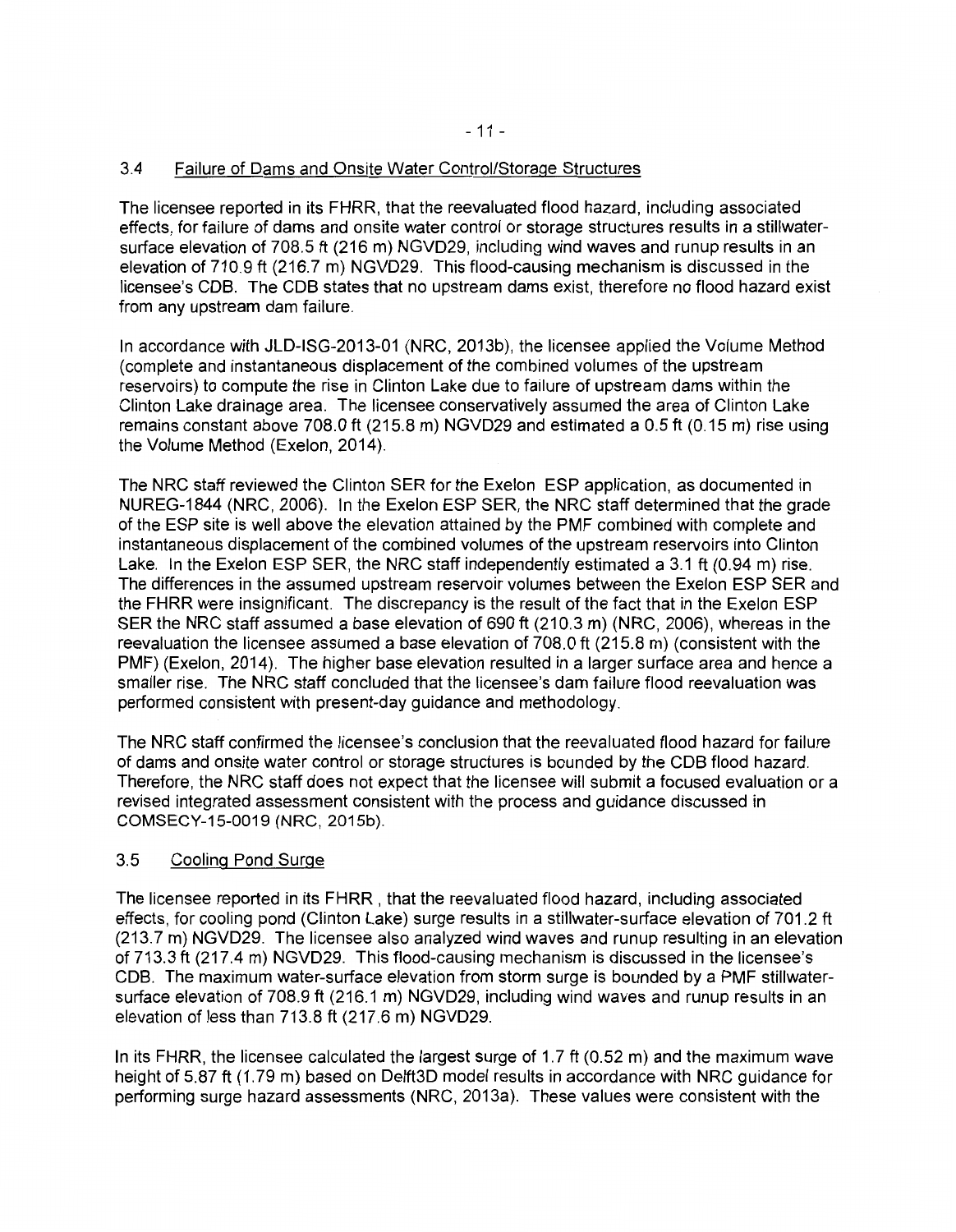wind direction with the longest fetch to the site. The NRC staff reviewed the input and output files of the licensee's Delft3D model and determined the model had been properly implemented.

The NRC staff reviewed the SER for the Exelon ESP application, as documented in NUREG-1844 (NRC, 2006). In the Exelon ESP SER the NRC staff independently evaluated surge and determined that the grade of the ESP site is well above the elevation attained by the PMF combined with surge.

The NRC staff confirmed the licensee's conclusion that the reevaluated hazard for flooding from storm surge is bounded by the CDS flood hazard. Therefore, the NRC staff does not expect that the licensee will submit a focused evaluation or a revised integrated assessment consistent with the process and guidance discussed in COMSECY-15-0019 (NRC, 2015b).

#### 3.6 Cooling Pond Seiche

The licensee reported in its FHRR, that the reevaluated flood hazard, including associated effects, for seiche is 708.5 ft (216 m) NGVD29, including wind waves and runup results in an elevation of 712.0 ft (217 m) NGVD29. This flood-causing mechanism is not discussed in the licensee's CDS.

The licensee used Fast Fourier Transform on the observed historical wind data and stated that an application of Delft3D to Clinton Lake showed no observable seiche-like oscillations (Exelon, 2014). This determination is consistent with the NRC staff's expectation that seiche phenomena either from meteorological or seismic phenomena are unlikely on Clinton Lake because of the difference in resonant frequencies. The NRC staff reviewed the input and output files of the licensee's Delft3D model and determined the model had been properly implemented.

The NRC staff reviewed the Clinton SER for the Exelon ESP application, as documented in NUREG-1844 (NRC, 2006). In the Exelon ESP SER, the NRC staff independently evaluated seiche and determined that the grade of the ESP site is well above the elevation attained by the PMF combined with seiche.

The NRC staff confirmed the licensee's conclusion that the reevaluated hazard for flooding from seiche is bounded by the COB flood hazard. Therefore, the NRC staff does not expect that the licensee will submit a focused evaluation or a revised integrated assessment consistent with the process and guidance discussed in COMSECY-15-0019 (NRC, 2015b).

## 3.7 Tsunami

The licensee reported in its FHRR, that the reevaluated hazard, including associated effects, for tsunami does not inundate the plant site. This flood-causing mechanism is discussed in the licensee's CDS, but was considered not plausible due to the inland location of Clinton, Unit 1, which does not connect directly with any bodies of water capable of producing a tsunami. The NRC staff examined the location of the Clinton site and determined that the Clinton site exists approximately 125 mi (201 km) from Lake Michigan, the closest tsunami producing body of water. The NRC staff agrees that flooding as a result of tsunami would not be a mechanism of concern for the site.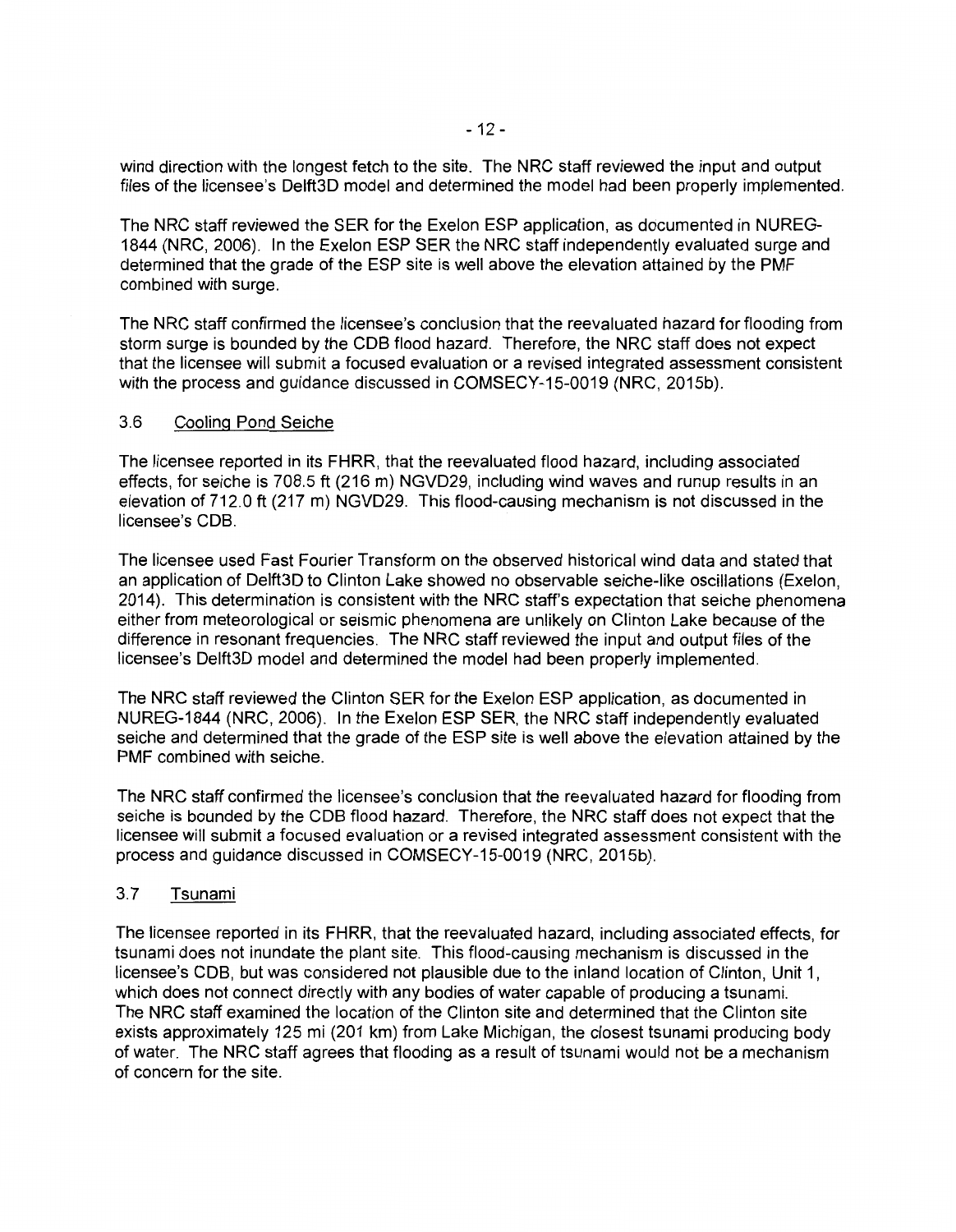The NRC staff confirmed the licensee's conclusion that the reevaluated hazard for flooding from tsunami is bounded by the COB. Therefore, the NRC staff does not expect that the licensee will submit a focused evaluation or a revised integrated assessment consistent with the process and guidance discussed in COMSECY-15-0019 (NRC, 2015b).

## 3.8 Ice-Induced Flooding

The licensee reported in its FHRR,that the reevaluated flood hazard, including associated effects, for ice-induced flooding from an upstream flood wave produced by a collapse of an ice jam results in an elevation of 704.0 ft (214.6 m) NGVD29, and ice-induced flooding from a downstream ice jam results in an elevation of 702.4 ft (214.1 m) NGVD29. Wind waves were not analyzed for either ice-induced flooding mechanism. This flood-causing mechanism is discussed in the licensee's COB. The COB discusses historical ice-induced flooding which is bounded by the probable maximum surge on the cooling pond (Clinton Lake).

According to the FHRR, the licensee used the USACE National Ice Jam Database (USACE, 2012) to determine the most severe historical ice flooding events for both a downstream ice jam and an upstream ice collapse with resulting wave. The peak elevation of the historic ice jam flooding was assumed to represent the full height of the ice jam relative to the normal water surface elevation at the recorded location (Exelon, 2014).

The maximum downstream ice jam on the Clinton Dam was determined to block the service spillway entirely, with a coincident 100-year flood discharge at the dam (Exelon, 2014). The NRC staff reviewed the analysis, including the USACE National Ice Jam Database (USACE, 2012) and determined that the analysis was consistent with present-day methodologies.

For upstream flooding produced by a collapse of an upstream ice jam with a resulting wave, the licensee used the 100-year flood elevation and translated to the Clinton site without attenuation the maximum flood wave from an ice-jam collapse (Exelon, 2014). The NRC staff reviewed the analysis and concluded the analysis was reasonable and appropriate for an upstream ice jam collapse induced wave.

The NRC staff confirmed the licensee's conclusion that the reevaluated hazard from flooding from ice-induced flooding is not bounded by the COB flood hazard. However, the NRC staff also confirmed the licensee's conclusion that the flood hazard from ice-induced flooding alone would not inundate the site. Therefore, the NRC staff deemed that ice-induced flooding does not need to be analyzed in a focused evaluation or a revised integrated assessment consistent with the process and guidance discussed in COMSECY-15-0019 (NRC, 2015b).

# 3.9 Channel Migrations or Diversions

The licensee reported in its FHRR, that the reevaluated hazard, including associated effects, for channel migrations or diversions is bounded by other flood causing mechanisms. The licensee provided historical topographic discussions of the historical channel diversions of the North Fork channel adjacent to the Clinton site. In addition, the licensee discussed the potential for local landslides, which could influence channel migration. The licensee determined that available historical information suggested that no significant migrations or diversions have occurred, and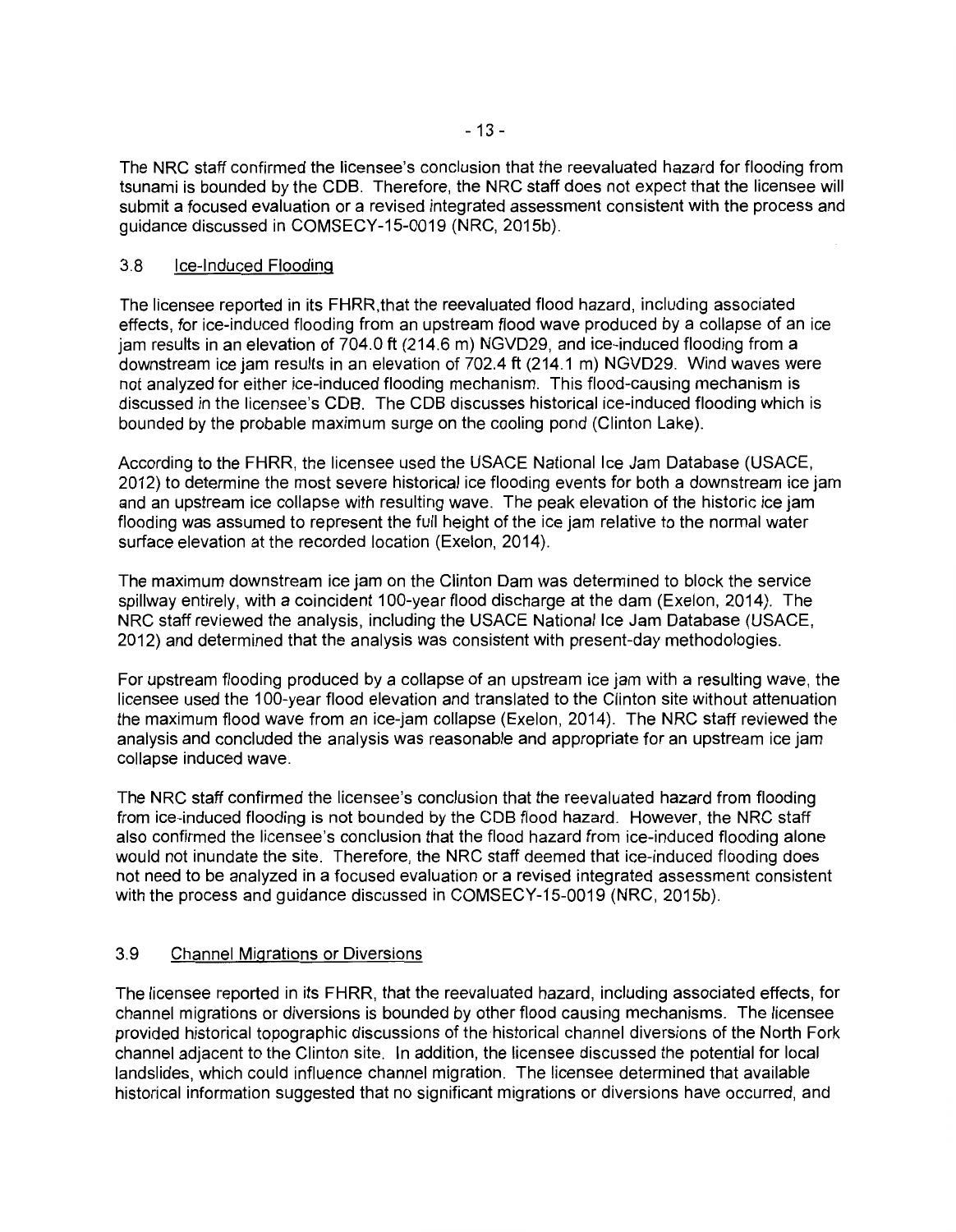therefore the changes to the channels would not significantly increase water surface elevations at the site. The NRC staff reviewed the information provided and concluded that it was reasonable based on the available historical data.

The NRC staff confirmed the licensee's conclusion that the reevaluated hazard from flooding from channel migrations or diversions is not bounded by the COB flood hazard. However, the NRC staff also confirmed the licensee's conclusion that the flood hazard from channel migrations or diversions alone would not inundate the site. Therefore, the NRC staff deemed that channel migrations or diversions do not need to be analyzed in in a focused evaluation or a revised integrated assessment consistent with the process and guidance discussed in COMSECY-15-0019 (NRC, 2015b).

# 4.0 REEVALUATED FLOOD HEIGHT. EVENT DURATION AND ASSOCAITED EFFECTS FOR HAZARDS NOT BOUNDED BY THE CBD

The NRC staff confirmed that the reevaluated hazard results for all reevaluated hazard mechanisms are bounded by the COB flood hazard. Therefore, the NRC staff concludes that the licensee will not need to submit any additional assessment (including reevaluated flood heights, event durations, and associated effects) as discussed in COMSECY-15-0019 (NRC, 2015b) for any flood-causing mechanisms.

# 5.0 CONCLUSION

The NRC staff has reviewed the information provided for the reevaluated flood-causing mechanisms of Clinton, Unit 1. Based on its review, the NRC staff concludes that the licensee conducted the hazard reevaluation using present-day methodologies and regulatory guidance used by the NRC staff in connection with ESP and COL reviews.

Based upon the preceding analysis, the NRC staff confirmed that the licensee responded appropriately to Enclosure 2, of the 50.54(f) letter, dated March 12, 2012. In reaching this determination, the NRC staff confirmed the licensee's conclusions that (a) the reevaluated hazard results for each reevaluated flood-causing mechanism are bounded by the COB flood hazard, and (b) an integrated assessment or focused evaluation as outlined in COMSECY-15- 0019 (NRC, 2015b) are not necessary. The NRC staff has no additional information needs at this time with respect to FHRR.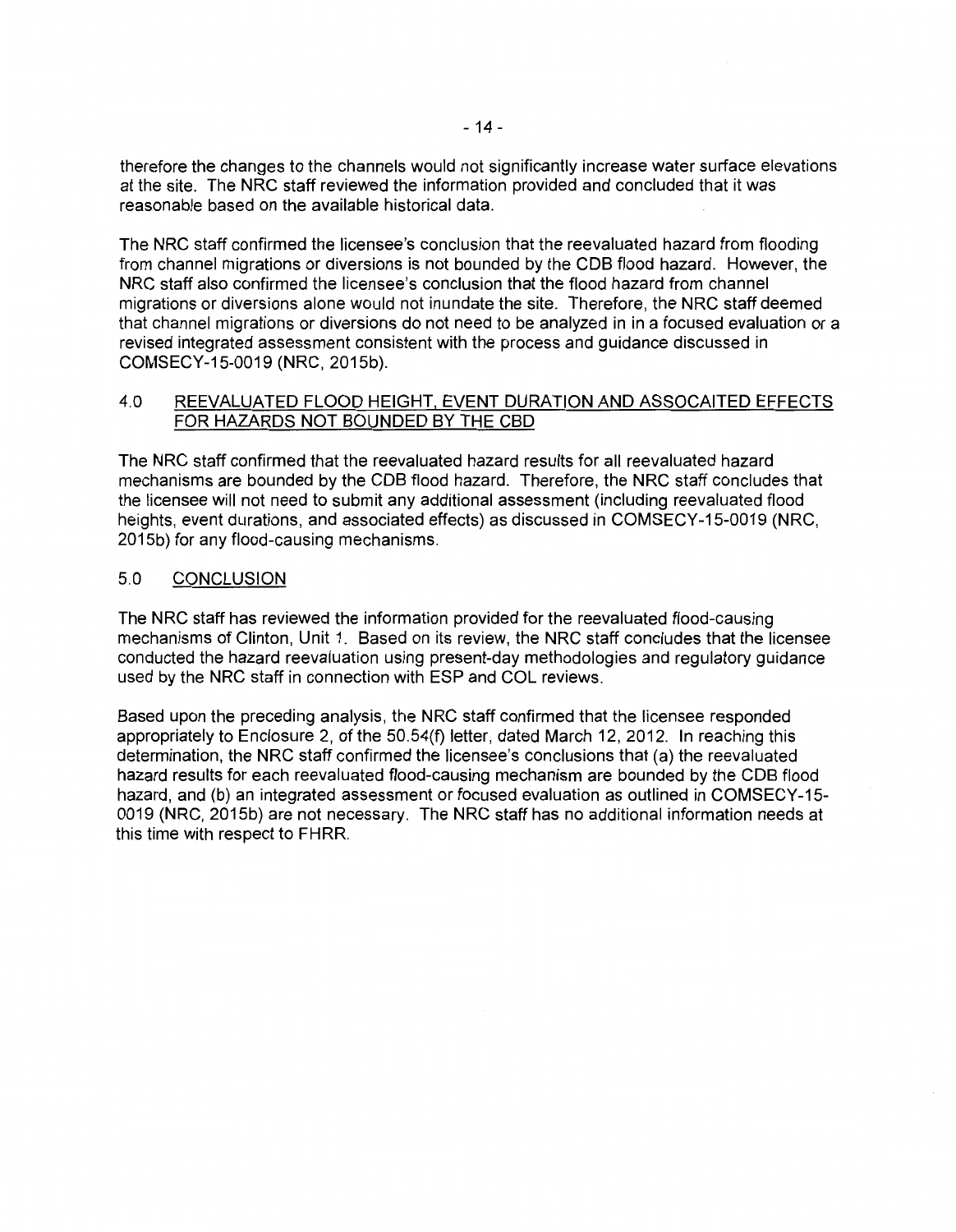#### REFERENCES

Notes: (1) ADAMS Accession Nos. refers to documents available through NRC's Agencywide Documents Access and Management System (ADAMS). Publicly-available ADAMS documents may be accessed through http://www.nrc.gov/reading-rm/adams.html. (2) "n.d." indicates no date is available or relevant, for example for sources that are updated by parts. "n.d.-a", "n.d.-b" indicate multiple undated references from the same source.

#### U.S. Nuclear Regulatory Commission Documents and Publications

NRC (U. S. Nuclear Regulatory Commission), 2006, NUREG-1844 "Safety Evaluation Report for an Early Site Permit (ESP) at the Exelon Generation Company, LLC (EGC) ESP Site," NUREG-1844, May 2006, ADAMS Accession No. ML061210203.

NRC (U.S. Nuclear Regulatory Commission), 2007, "Standard Review Plan for the Review of Safety Analysis Reports for Nuclear Power Plants: LWR Edition", NUREG-0800, 2007. ADAMS stores the Standard Review Plan as multiple ADAMS documents, which are accessed through NRC's public web site at http://www.nrc.gov/reading-rm/basic-ref/srp-review-standards.html.

NRC (U.S. Nuclear Regulatory Commission), 2011a, "Near-Term Report and Recommendations for Agency Actions Following the Events in Japan," Commission Paper SECY-11-0093, July 12, 2011, ADAMS Accession No. ML 11186A950.

NRC (U.S. Nuclear Regulatory Commission), 2011 b, "Recommendations for Enhancing Reactor Safety in the 21<sup>st</sup> Century: The Near-Term Task Force Review of Insights from the Fukushima Dai-lchi Accident," Enclosure to Commission Paper SECY-11-0093, July 12, 2011, ADAMS Accession No. ML 111861807.

NRC (U.S. Nuclear Regulatory Commission), 2011c, "Recommended Actions to be Taken Without Delay from the Near-Term Task Force Report," Commission Paper SECY-11-0124, September 9, 2011, ADAMS Accession No. ML11245A158.

NRC (U.S. Nuclear Regulatory Commission), 2011 d, "Prioritization of Recommended Actions to be Taken in Response to Fukushima Lessons Learned," Commission Paper SECY-11-0137, October 3, 2011, ADAMS Accession No. ML11272A111.

NRC (U.S. Nuclear Regulatory Commission), 2011 e, "Design-Basis Flood Estimation for Site Characterization at Nuclear Power Plants in the United State of America," NUREG/CR-7046, November 2011, ADAMS Accession No. ML 11321A195.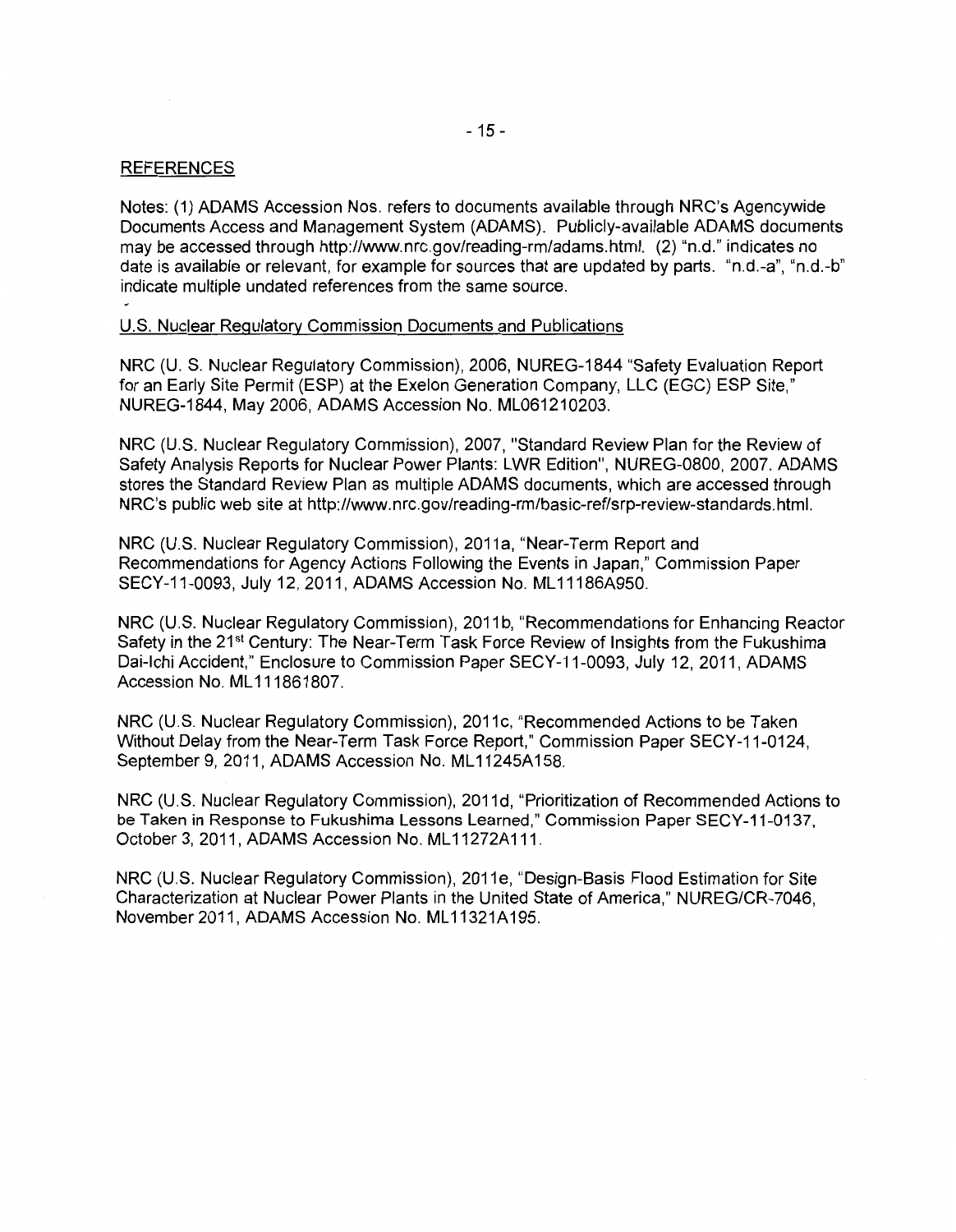NRC (U.S. Nuclear Regulatory Commission), 2012a, letter from Eric J. Leeds, Director, Office of Nuclear Reactor Regulation and Michael R. Johnson, Director, Office of New Reactors, to All Power Reactor Licensees and Holders of Construction Permits in Active or Deferred Status, "Request for Information Pursuant to Title 10 of the Code of Federal Regulations 50.54(f) Regarding the Recommendations 2.1, 2.3, and 9.3, of the Near-Term Task Force Review of Insights from the Fukushima Dai-ichi Accident", March 12, 2012, ADAMS Accession No. ML 12056A046.

NRC (U.S. Nuclear Regulatory Commission), 2012b, letter from Eric J. Leeds, Director, Office of Nuclear Reactor Regulation and Michael R. Johnson, Director, Office of New Reactors, to All Power Reactor Licensees and Holders of Construction Permits in Active or Deferred Status, "Issuance of Order to Modify Licenses with Regard to Requirements for Mitigation Strategies for Beyond-Design-Basis External Events", March 12, 2012, ADAMS Accession No. ML 12054A736.

NRC (U.S. Nuclear Regulatory Commission), 2012c, letter from Eric J. Leeds, Director, Office of Nuclear Reactor Regulation, to All Power Reactor Licensees and Holders of Construction Permits in Active or Deferred Status, "Prioritization of Response Due Dates for Request for Information Pursuant to Title 10 of the Code of Federal Regulations 50.54(f) Regarding Flooding Hazard Reevaluations for Recommendation 2.1 of the Near-Term Task Force Review of Insights from the Fukushima Dai-ichi Accident", May 11, 2012, ADAMS Accession No. ML 12097A510.

NRC (U.S. Nuclear Regulatory Commission), 2012d, "Guidance for Performing the Integrated Assessment for External Flooding," Japan Lessons-Learned Project Directorate, Interim Staff Guidance JLD-ISG-2012-05, Revision 0, November 30, 2012, ADAMS Accession No. ML12311A214.

NRC (U.S. Nuclear Regulatory Commission), 2013a, "Guidance for Performing a Tsunami, Surge, or Seiche Hazard Assessment," Japan Lessons-Learned Project Directorate, Interim Staff Guidance JLD-ISG-2012-06, Revision 0, January 4, 2013, (2013a), ADAMS Accession No. ML 12314A412.

NRC (U.S. Nuclear Regulatory Commission), 2013b, "Guidance For Assessment of Flooding Hazards Due to Dam Failure," Japan Lessons-Learned Project Directorate, Interim Staff Guidance JLD-ISG-2013-01, Revision 0, July 29, 2013, ADAMS Accession No. ML 13151A 153.

NRC, (U.S. Nuclear Regulatory Commission). 2014a. "2014/6/18 NRR E-mail Capture - RAIs for Braidwood, Byron, Clinton and LaSalle Flood Hazard Reevaluation," June 18, 2014. ADAMS Accession No. ML 14169A545.

NRC (U.S. Nuclear Regulatory Commission), 2014b, "Clinton Power Station, Unit 1 - Staff Assessment of the Flooding Walkdown Report Supporting Implementation of Near-Term Task Force Recommendation 2.3 Related to the Fukushima Dai-lchi Nuclear Power Plant Accident (TAC NO. MF0212)," Japan Lessons-Learned Project Directorate, June 26, 2014, ADAMS Accession No. ML 14164A298.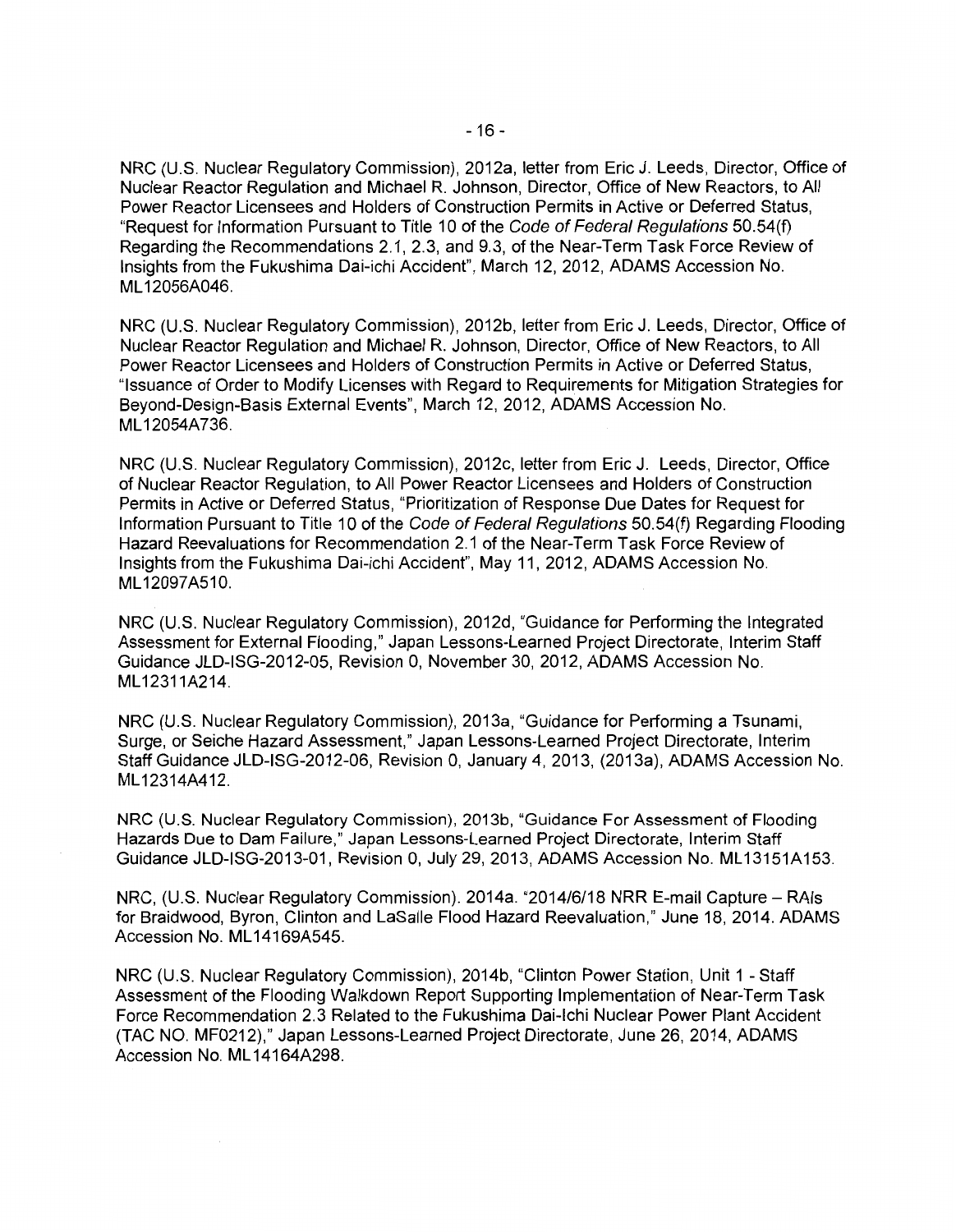- 17 -

NRC, (U.S. Nuclear Regulatory Commission), 2015a, "2015/3/16 NRR E-mail Capture - Request for Additional Information: Clinton Flooding Hazard Reevaluation Report (TAC No. MF3654)," March 16, 2015, ADAMS Accession No. ML 15093A311.

NRC (U.S. Nuclear Regulatory Commission), 2015b, "Closure Plan for Flooding Hazard for Operating Nuclear Power Plants," Commission Paper COMSECY-15-0019, June 30, 2015, ADAMS Accession No. ML 15153A104.

NRC (U.S. Nuclear Regulatory Commission), 2015c,"Clinton Nuclear Generating Station, Unit No. 1 - Interim Staff Response to Reevaluated Flood Hazards Submitted in Response to 10 CFR 50.54(f) Information Request - Flood-Causing Mechanism Reevaluation." September 3, 2015. ADAMS Accession No. ML 15230A012.

#### Codes and Standards

ANSI/ANS (American National Standards Institute/American Nuclear Society), 1992, ANSl/ANS-2.8-1992, "Determining Design Basis Flooding at Power Reactor Sites," American Nuclear Society, LaGrange Park, IL, July 1992.

#### Other References

Exelon, 2012, ""Flooding Walkdown Report in Response to the 50.54(f) Information Request Regarding Near-Term Task Force Recommendation 2.3: Flooding for Clinton Power Station", Revision 1, November 27, 2012, (Attachment to Letter Kaegi, 2012) ADAMS Accession No. ML 12332A304.

Exelon, 2014, "Flood Hazard Reevaluation Report in Response to the 50.54(f) Information Request Regarding Near-Term Task Force Recommendation 2.1: Flooding for the Clinton Power Station", Revision 0, February 25, 2014, (Enclosure to Letter Gaston, 2014) ADAMS Accession No. ML 14079A420.

FL0-2D Software Inc., 2009, FL0-2D® V. 2009 Reference Manual, FL0-2D Software, Inc., Nutrioso, Arizona FLO-2D, 2009, Build 2009.06, FLO-2D Software, Inc..

Gaston, Ronald W., 2014, "Exelon Generation Company, LLC Response to March 12, 2012, Request for Information Enclosure 2, Recommendation 2.1, Flooding, Required Response 2, Flood Hazard Reevaluation Report (FHRR)", Exelon Nuclear Generation Company, LLC, March 12, 2014, ADAMS Accession No. ML 14079A419.

Google, n.d., "Google Maps" (Web site), https://www.google.com/maps, accessed September 28, 2015.

Kaegi, Glen T., 2012, "Clinton Power Station, Unit 1, Exelon Generation Company, LLC's 180 day Response to NRC Request for Information Pursuant to 10 CFR 50.54(f) Regarding the Flooding Aspects of Recommendation 2.3 of the Near-Term Task Force Review of Insights from the Fukushima Dai-ichi Accident," Exelon Generation Company, LLC, November 27, 2012, ADAMS Accession No. ML 12332A304.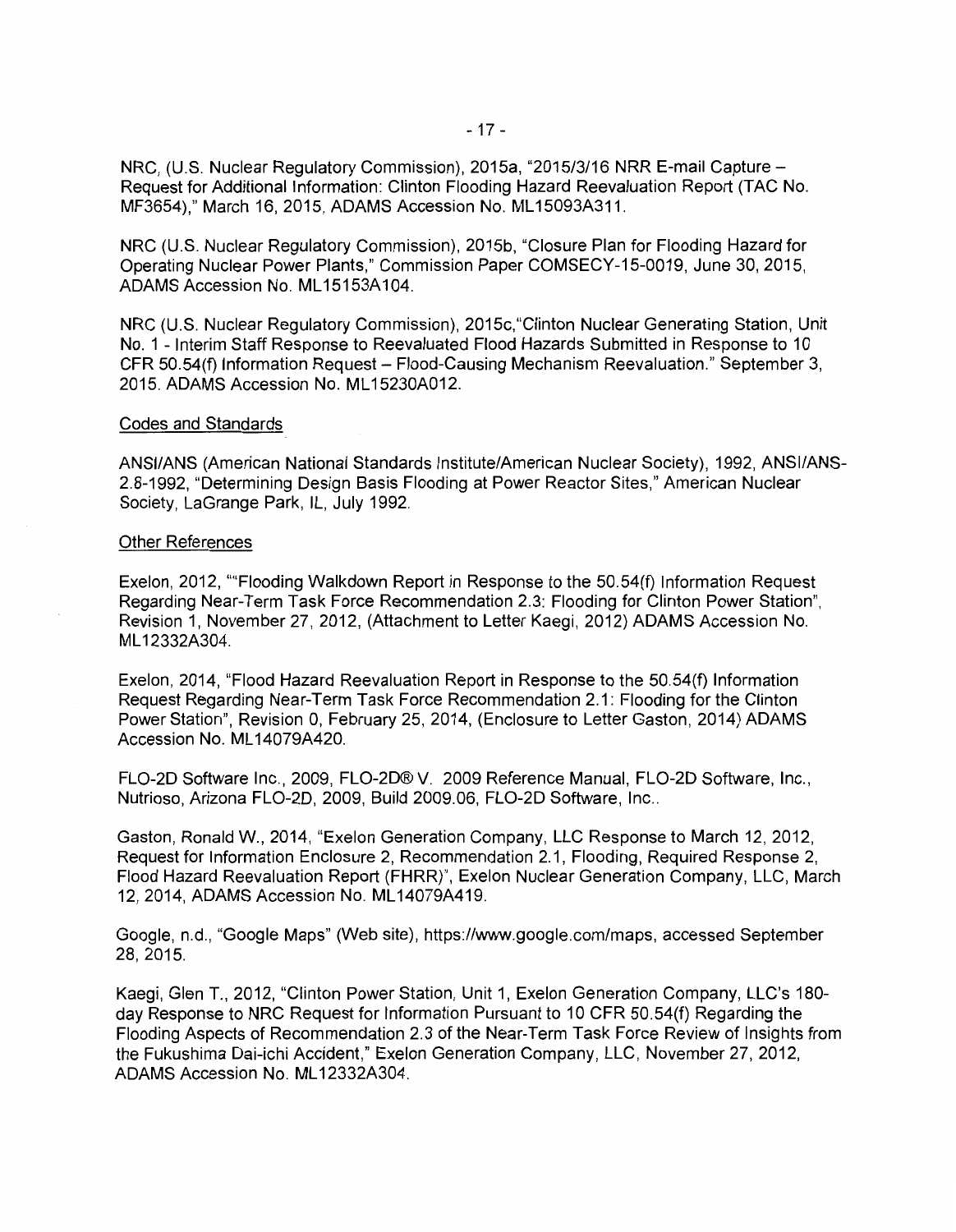Kaegi, Glen T., 2013, "Supplemental Response to NRC Request for Information Pursuant to 10 CFR 50.54(f) Regarding the Flooding Aspects of Recommendation 2.3 of the Near-Term Task Force Review of Insights from the Fukushima Dai-ichi Accident", Exelon Nuclear Generation Company, LLC, June 19, 2014, ADAMS Accession No. ML13171A273.

Kaegi, Glen T., 2014, "Response to Request for Additional Information Regarding Fukushima Lessons Learned - Flood Hazard Reevaluation Report", Exelon Nuclear Generation Company, LLC, July 14, 2014, ADAMS Accession No. ML14293A599.

Kaegi, Glen T., 2015, "Response to Request for Additional Information Regarding Fukushima Lessons Learned - Flood Hazard Reevaluation Report", Exelon Nuclear Generation Company, LLC, May 5, 2015, ADAMS Accession No. ML15133A163.

NOAA (National Oceanic and Atmospheric Administration), 1978, "Probable Maximum Precipitation Estimates, United States, East of the 105th Meridian," NOAA Hydrometeorological Report No. 51, June 1978.

NOAA (National Oceanic and Atmospheric Administration), 1982, "Application of Probable Maximum Precipitation Estimates, United States, East of the 105th Meridian," NOAA Hydrometeorological Report No. 52, August 1982.

Singh, K. P., 1981, "Derivation and Regionalization of Unit Hydrograph Parameters for Illinois (Dam Safety Program)", Illinois Institute of Natural Resources, SWS Contract Report 258, 1981. USAGE (U.S. Army Corps of Engineers), 1994, "Engineering and Design - Flood Runoff Analysis," Engineer Manual EM 1110-2-1417, August 1994.

Veri-Tech, Incorporated, 2006, "Coastal Engineering Design and Analysis System - Automated Coastal Engineering System, Version 4.03," Veri-Tech for Hydrologic Engineering Center, U.S. Army Corps of Engineers, http://www.veritechinc.com/products/cedas/index.php, date updated September 27, 2006, date accessed January 22, 2015.

USAGE (U.S. Army Corps of Engineers), 201 Oa, "River Analysis System (HEC-RAS), Version 4.1.0," Hydrologic Engineering Center, U.S. Army Corps of Engineers, January 2010 (2010a).

USAGE (U.S. Army Corps of Engineers), 201 Ob, "Hydrologic Modeling System (HEC-HMS), Version 3.5.0," Hydrologic Engineering Center, U.S. Army Corps of Engineer, August 2010 (2010b).

USAGE (U.S. Army Corps of Engineers), 2012, "Ice Jam Database", U.S. Army Corps of Engineers, Cold Region Research and Engineering Laboratory (CRREL), available at: http://icejams.crrel.usace.army.mil/, accessed October 8, 2014.

Veri-Tech, Incorporated, 2006, "Coastal Engineering Design and Analysis System - Automated Coastal Engineering System, Version 4.03," Veri-Tech for Hydrologic Engineering Center, U.S. Army Corps of Engineers, http://www.veritechinc.com/products/cedas/index.php, date updated September 27, 2006, date accessed January 22, 2015.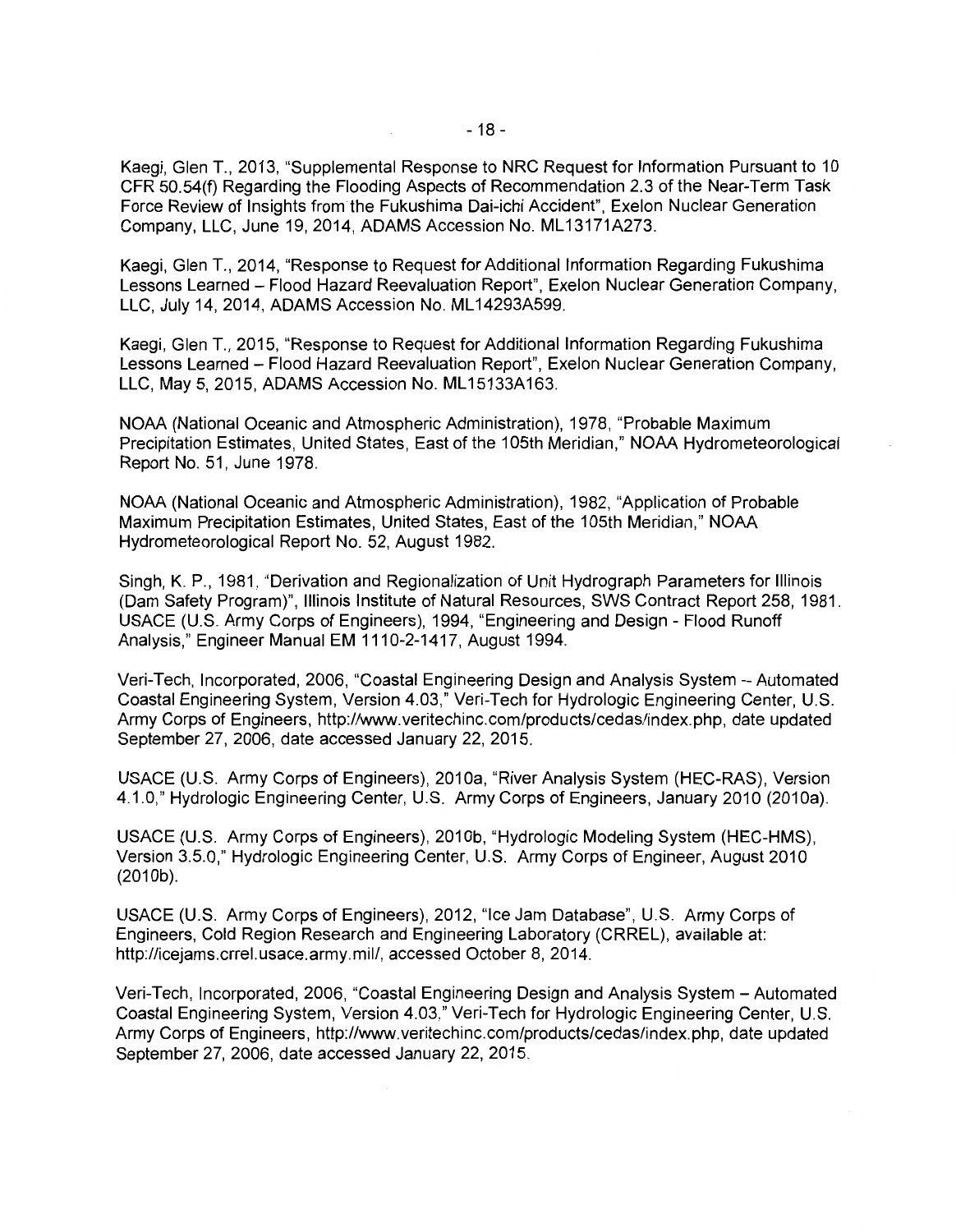| <b>Flood-Causing Mechanism</b>                                 | <b>SRP Section(s)</b><br>and<br><b>JLD-ISG</b> |
|----------------------------------------------------------------|------------------------------------------------|
| Local Intense Precipitation and Associated<br>Drainage         | <b>SRP 2.4.2</b><br>SRP 2.4.3                  |
| <b>Streams and Rivers</b>                                      | SRP 2.4.2<br>SRP 2.4.3                         |
| Failure of Dams and Onsite Water<br>Control/Storage Structures | SRP 2.4.4<br>JLD-ISG-2013-01                   |
| Storm Surge                                                    | SRP 2.4.5<br>JLD-ISG-2012-06                   |
| Seiche                                                         | SRP 2.4.5<br>JLD-ISG-2012-06                   |
| Tsunami                                                        | SRP 2.4.6<br>JLD-ISG-2012-06                   |
| Ice-Induced                                                    | <b>SRP 2.4.7</b>                               |
| <b>Channel Migrations or Diversions</b>                        | SRP 2.4.9                                      |

## **Table 2.2-1. Flood-Causing Mechanisms and Corresponding Guidance**

Note: SRP is the Standard Review Plan for the Review of Safety Analysis Reports for Nuclear Power Plants: LWR Edition (NRC, 2007)

JLD-ISG-2012-06 is the "Guidance for Performing a Tsunami, Surge, or Seiche Hazard Assessment" (NRC, 2013a)

JLD-ISFG-2013-01 is the "Guidance for Assessment of Flooding Hazards Due to Dam Failure" (NRC, 2013b)

|  |  |  | Table 3.1-1. Summary of Controlling Flood-Causing Mechanisms |  |
|--|--|--|--------------------------------------------------------------|--|
|--|--|--|--------------------------------------------------------------|--|

| Reevaluated Flood-Causing Mechanisms and Associated<br><b>Effects that May Exceed the Powerblock Elevation</b><br>(736.0 ft (224.3 m) NGVD29) <sup>1</sup> | <b>ELEVATION (NGVD29)</b> |
|------------------------------------------------------------------------------------------------------------------------------------------------------------|---------------------------|
| Local Intense Precipitation and Associated Drainage                                                                                                        | 736.8 ft (224.6 m)        |

Source: Exelon, 2014

1Flood Height and Associated Effects as defined in JLD-ISG-2012-05.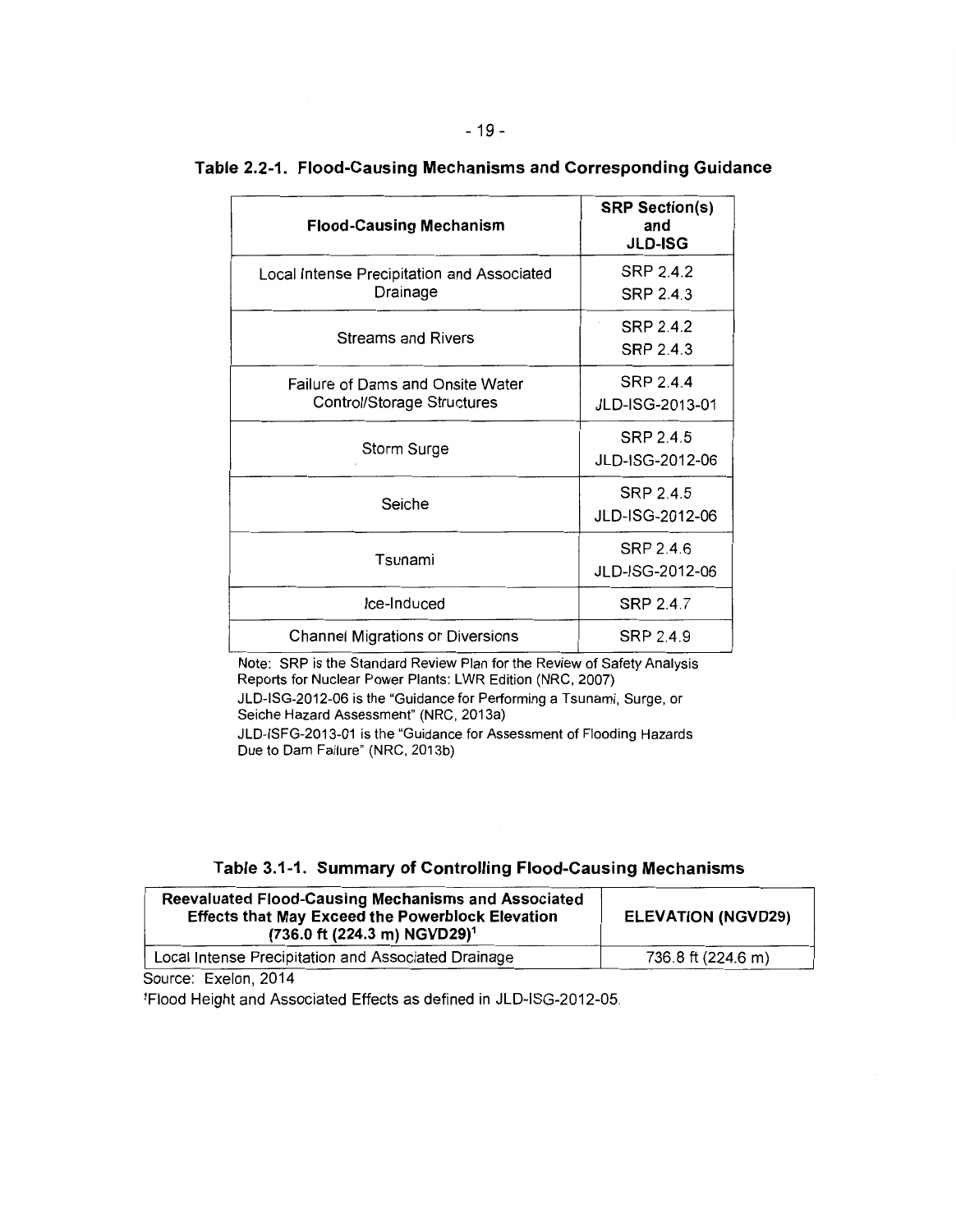| Table 3.1-2. Current Design-Basis Flood Hazards |  |  |  |  |  |
|-------------------------------------------------|--|--|--|--|--|
|-------------------------------------------------|--|--|--|--|--|

| Flooding<br><b>Mechanism</b>                                                | <b>Stillwater</b><br>Level<br>$(NGVD29)^1$                                                                              | <b>Associated</b><br><b>Effects</b> | Flood Level <sup>2</sup><br>NGVD29     | Section in FHRR <sup>3</sup><br>or Other<br>Reference |
|-----------------------------------------------------------------------------|-------------------------------------------------------------------------------------------------------------------------|-------------------------------------|----------------------------------------|-------------------------------------------------------|
| Local Intense<br>Precipitation and<br>Associated<br>Drainage                | 736.8 ft<br>(224.6 m)                                                                                                   | N/A                                 | 736.8 ft (224.6 m)                     | FHRR 2.2.1 and<br>FHRR Table 4.0.2                    |
| <b>Streams and Rivers</b>                                                   | Only<br>discusses<br>flow in<br>CDB <sup>4</sup> .<br>Less than<br>site grade.                                          | <b>Not Discussed</b><br>in CDB      | Bounded by CDB                         | <b>FHRR 2.2.2</b>                                     |
| Failure of Dams and<br>Onsite Water<br>Control/Storage<br><b>Structures</b> | Upstream<br>dams and<br>onsite<br>cooling<br>pond<br>failures<br>would<br>produce<br>flood wave<br>below site<br>grade. | <b>Not Discussed</b><br>in CDB      | Bounded by CDB                         | <b>FHRR 2.2.3</b>                                     |
| Probably Maximum<br>Flood on Cooling<br>Pond                                | 708.9 ft<br>(216.1 m)                                                                                                   | 4.9 ft $(1.5 m)$                    | 713.8 ft (217.6 m)                     | <b>FHRR 2.2.4</b>                                     |
| Storm Surge                                                                 | Considered<br>N/A for<br>site.                                                                                          | N/A <sup>5</sup>                    | Considered not<br>applicable for site. | <b>FHRR 2.2.5</b>                                     |
| Seiche                                                                      | Considered<br>N/A for<br>site.                                                                                          | N/A                                 | Considered not<br>applicable for site. | <b>FHRR 2.2.5</b>                                     |
| Tsunami                                                                     | Considered<br>N/A for<br>site.                                                                                          | N/A                                 | Considered not<br>applicable for site. | <b>FHRR 2.2.6</b>                                     |
| Ice-Induced                                                                 | No value<br>but less<br>than site<br>grade.                                                                             | N/A                                 | Bounded by CDB.                        | <b>FHRR 2.2.7</b>                                     |
| <b>Channel Migrations</b><br>or Diversions                                  | Considered<br>unlikely at<br>site.                                                                                      | N/A                                 | Considered unlikely at<br>site.        | <b>FHRR 2.2.8</b>                                     |

Source: Exelon, 2014

 $1$  Elevations are provided in feet (ft) and meters (m)

2 Site grade at elevation 736.0 ft (224.3 m) NGVD29.

3 FHRR = Flooding Hazard Reevaluation Report

<sup>4</sup>COB = Current Design Basis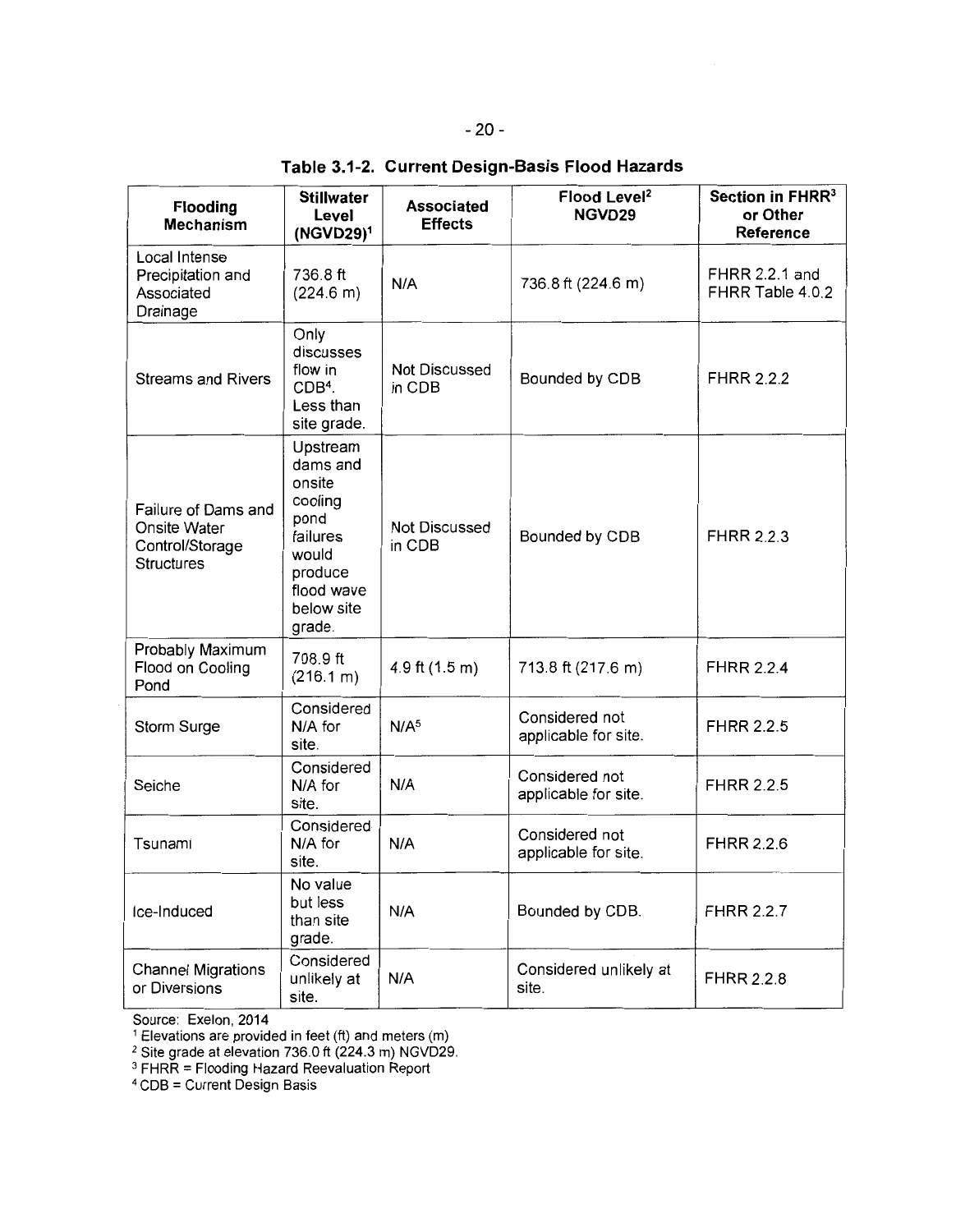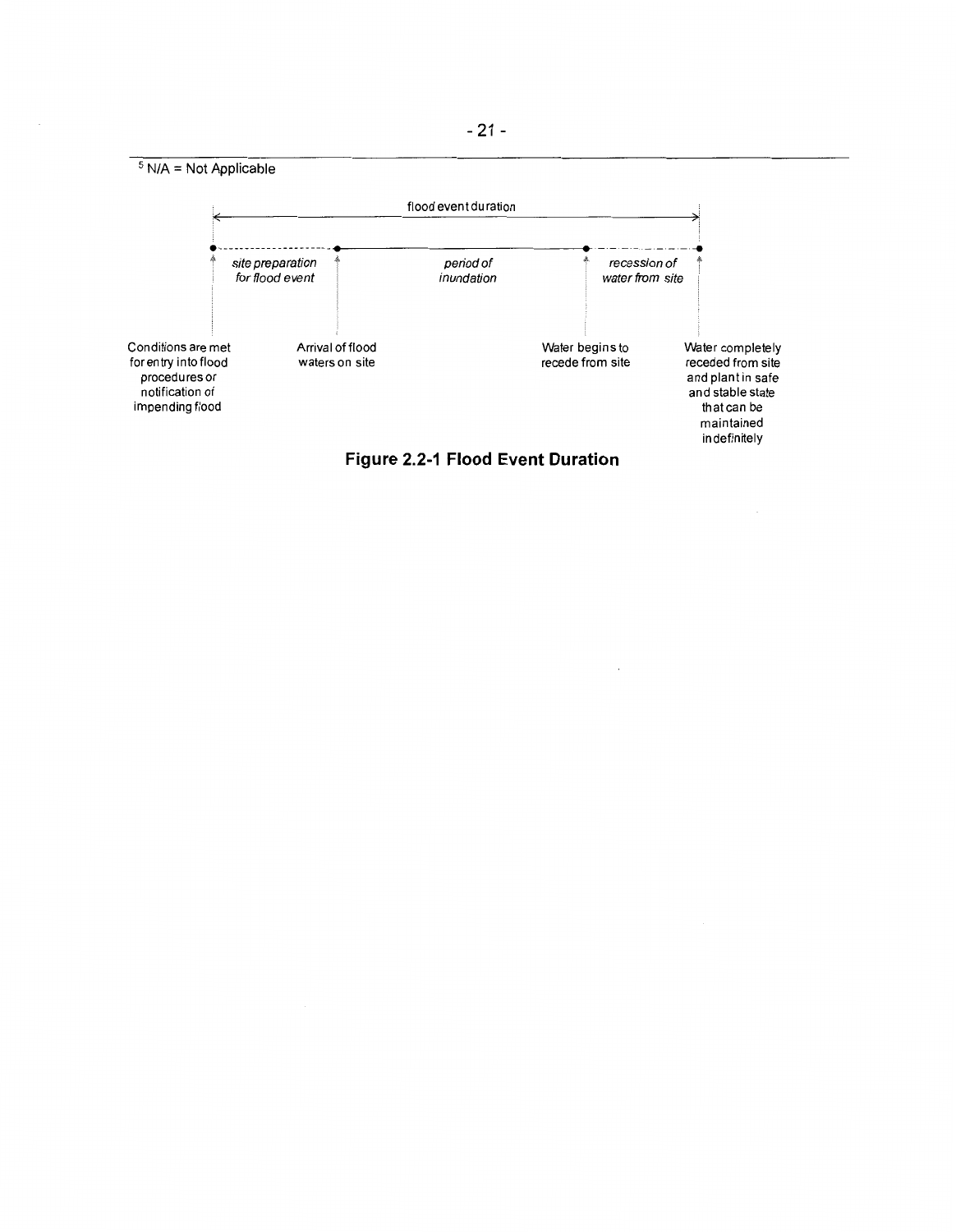

Figure 3.1-1 Clinton Power Station Location and Surrounding Hydrologic Features (Base map from Google Maps (Google, n.d.) and locations of map features from Exelon (2014))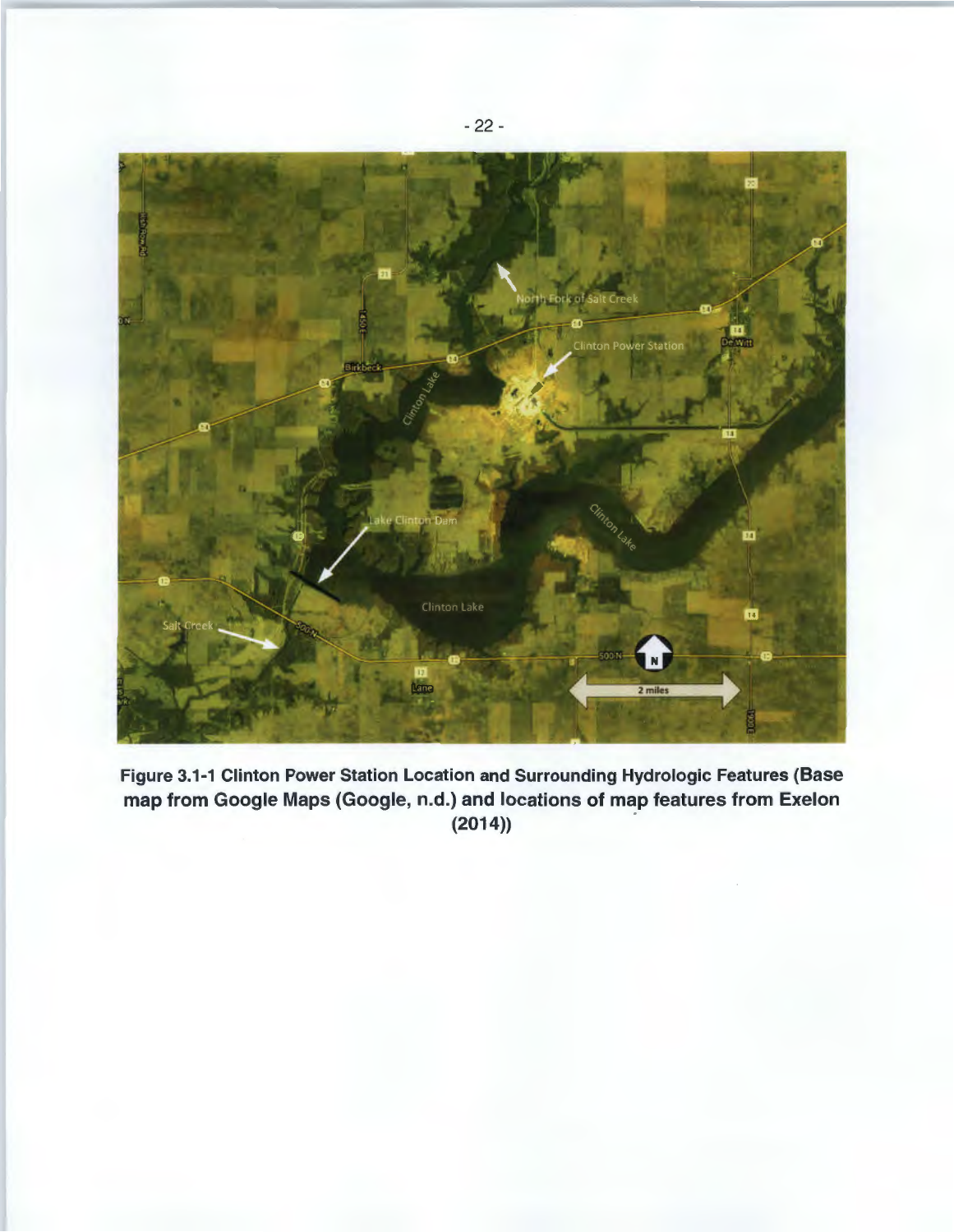

Figure 3.1-2 Clinton Power Station Site Layout (derived from Exelon, 2014)

- 23 -